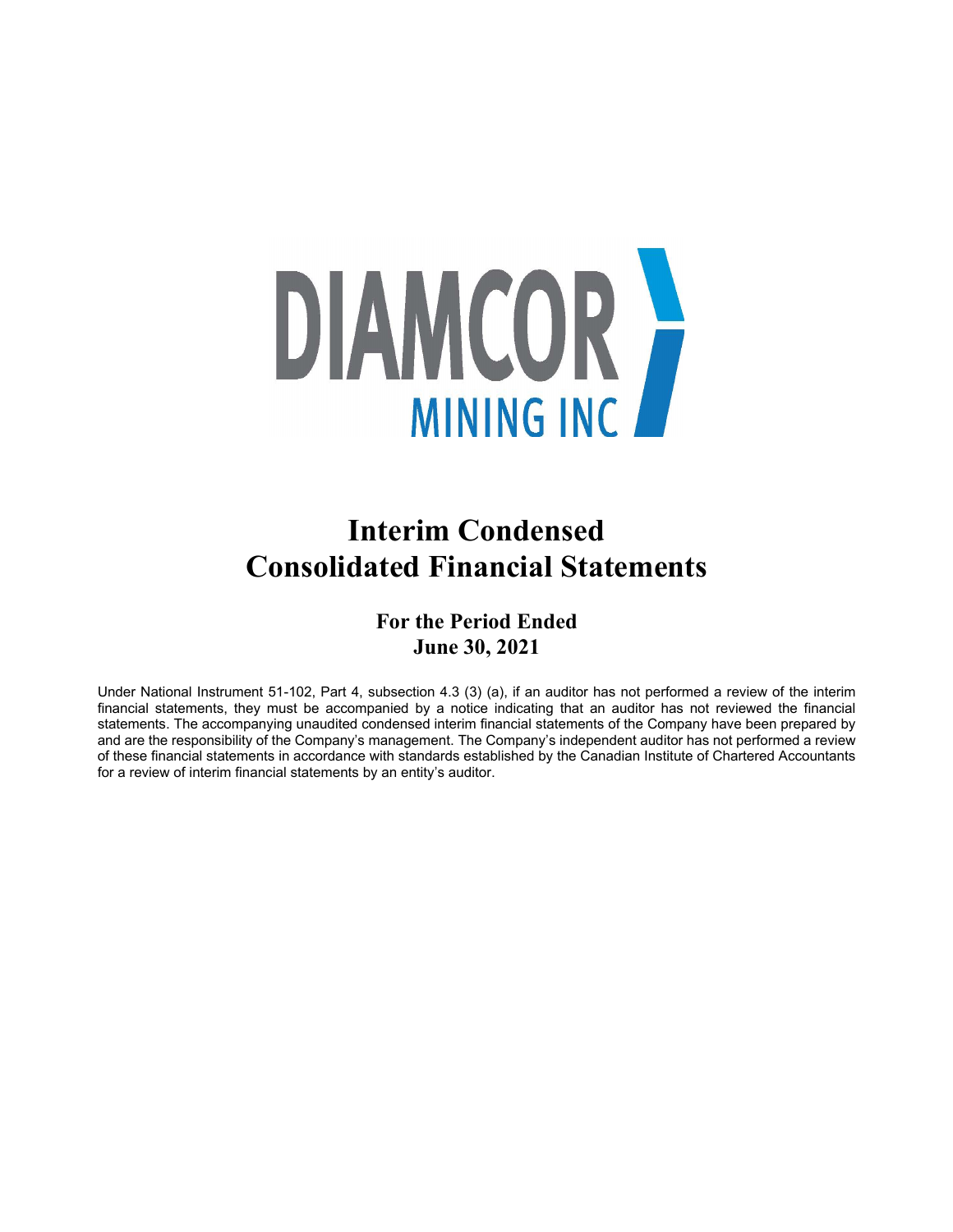## **Diamcor Mining Inc. Consolidated Statements of Financial Position**

| As at:                                                                                              | June 30             | March 31        |
|-----------------------------------------------------------------------------------------------------|---------------------|-----------------|
|                                                                                                     | 2021                | 2021            |
|                                                                                                     | unaudited           | audited         |
| <b>ASSETS</b>                                                                                       |                     |                 |
| <b>CURRENT</b>                                                                                      |                     |                 |
| Cash and cash equivalents                                                                           | \$<br>280,753<br>\$ | 257,133         |
| Accounts receivable (Note 10a)                                                                      | 112,223             | 186,233         |
| Inventory (Note 2.3)                                                                                | 532,472             | 756,774         |
| Prepaids                                                                                            | 94,758              |                 |
|                                                                                                     | 1,020,206           | 1,200,140       |
| <b>NON CURRENT</b>                                                                                  |                     |                 |
| Restricted cash (Note 14)                                                                           | 678,716             | 666,509         |
| Property, plant and equipment (Note 3)                                                              | 7,174,082           | 7,283,002       |
| <b>Total assets</b>                                                                                 | \$<br>8,873,004     | \$<br>9,149,651 |
|                                                                                                     |                     |                 |
| <b>LIABILITIES</b>                                                                                  |                     |                 |
| <b>CURRENT</b>                                                                                      |                     |                 |
| Accounts payable (Note 13)                                                                          | \$<br>1,168,461     | 636,097<br>\$   |
| Short term debt (Note 4)                                                                            | 36,122              | 147,870         |
| Current portion of long-term debt (Note 4)                                                          | 5,709,968           | 5,821,954       |
|                                                                                                     | 6,914,551           | 6,605,921       |
| <b>NON CURRENT</b>                                                                                  |                     |                 |
| Deferred tax liablity                                                                               | 164,451             | 161,494         |
| Decommissioning liability (Note 5)                                                                  | 607,504             | 578,008         |
| Long-term debt (Note 4)                                                                             | 3,907,166           | 4,169,192       |
| Due to Nozala Investments (Note 4)                                                                  | 2,004,913           | 1,920,443       |
| <b>Total liabilities</b>                                                                            | 13,598,585          | 13,435,058      |
| <b>SHAREHOLDERS' DEFICIT</b>                                                                        |                     |                 |
| Share capital (Note 6)                                                                              | 34,963,660          | 34,569,889      |
| Contributed surplus (Note 7)                                                                        | 14,613,879          | 14,669,188      |
| Warrants (Note 6)                                                                                   | 766,290             | 766,846         |
| Accumulated other comprehensive loss                                                                | (7, 721, 819)       | (7,936,547)     |
| Deficit                                                                                             | (42, 659, 928)      | (41, 775, 112)  |
| Total equity                                                                                        | (37, 918)           | 294,264         |
| Non-controlling interests (Note 16)                                                                 | (4,687,663)         | (4, 579, 671)   |
| (Deficit) attributable to owners of the parent                                                      | (4,725,581)         | (4, 285, 407)   |
| Total liabilities and shareholders' equity                                                          | \$<br>8,873,004     | \$<br>9,149,651 |
| <b>GOING CONCERN (Note 1)</b><br><b>COMMITMENTS (Note 12)</b><br><b>SUBSEQUENT EVENTS (Note 16)</b> |                     |                 |

On behalf of the board "Dean Taylor" **Director** Director "Sheldon Nelson" Director

The accompanying notes are an integral part of these consolidated financial statements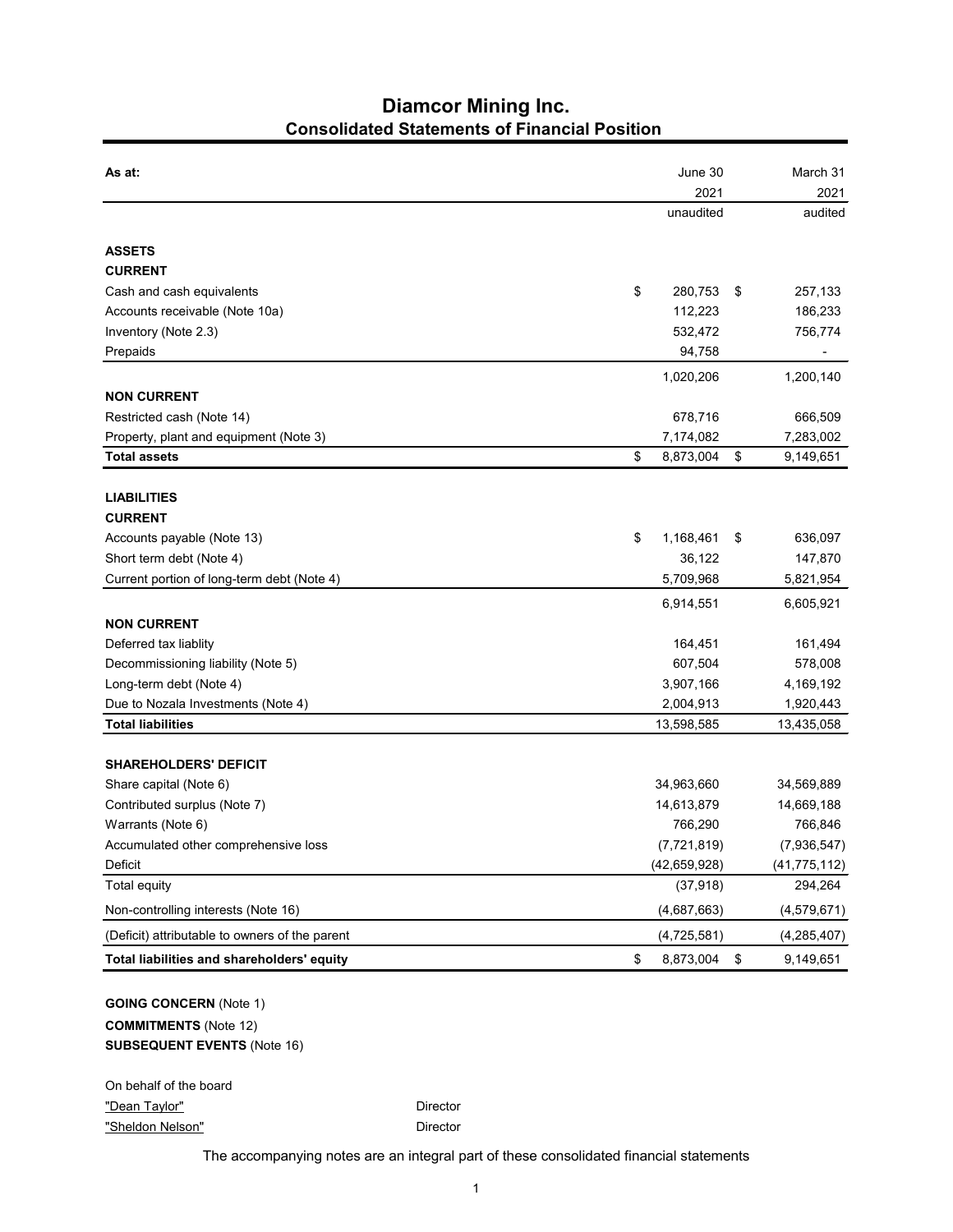# **Diamcor Mining Inc. Consolidated Statements of (Loss) and Comprehensive (Loss)**

|                                                         | For the<br>three months ended | For the<br>three months ended |
|---------------------------------------------------------|-------------------------------|-------------------------------|
|                                                         | June 30 2021                  | June 30 2020                  |
| <b>SALES</b>                                            | \$<br>1,467,105 \$            |                               |
| <b>COST OF GOODS SOLD</b>                               |                               |                               |
| Operating expenses                                      | \$<br>1,131,670               | \$<br>139,087                 |
| Depreciation (Note 3)                                   | 249,061<br>1,380,731          | 159,196<br>298,283            |
|                                                         |                               |                               |
| <b>GROSS MARGIN</b>                                     | 86,374                        | (298, 283)                    |
| <b>GENERAL AND ADMINISTRATIVE EXPENSES</b>              |                               |                               |
| Accretion and depreciation (Note 3, and 5)              | 12,852                        | 11,471                        |
| Consulting fees                                         | 89,250                        | 23,546                        |
| Insurance                                               | 25,437                        | 25,763                        |
| Office                                                  | 78,792                        | 18,809                        |
| <b>Professional fees</b>                                | 58,336                        | 75,645                        |
| Promotion and investor relations                        | 62,280                        | 18,208                        |
| Salaries and wages                                      | 252,750                       |                               |
| Share based compensation                                | 20,715                        |                               |
| Transfer agent and regulatory fees                      | 1,841                         | 1,307                         |
| Travel                                                  | 24,855                        | 2,192                         |
|                                                         | 627,108                       | 176,941                       |
| (LOSS) FROM OPERATIONS                                  | (540, 734)                    | (475, 224)                    |
| <b>OTHER INCOME AND EXPENSES</b>                        |                               |                               |
| Interest and other income                               | 6,397                         | 5,747                         |
| Miscellanous income                                     | 30,257                        |                               |
| Interest expense and bank charges                       | (343, 779)                    | (275, 010)                    |
| Foreign exchange                                        | 2,960                         |                               |
|                                                         | (304, 165)                    | (269, 263)                    |
| NET (LOSS) FOR THE PERIOD                               | \$<br>$(844, 899)$ \$         | (744, 487)                    |
|                                                         |                               |                               |
| <b>OTHER COMPREHENSIVE INCOME (LOSS)</b>                |                               |                               |
| Items to be reclassified subsequently to profit or loss |                               |                               |
| Foreign currency translation income (loss)              | 66,819                        | (59, 263)                     |
| TOTAL COMPREHENSIVE (LOSS) FOR THE PERIOD               | \$<br>$(778,080)$ \$          | (803, 750)                    |
| Total net (loss) attributable to:                       |                               |                               |
| Non-controlling interests (Note 15)                     | \$<br>39,917 \$               | (91, 644)                     |
| Equity holders of parent                                | (884, 816)                    | (652, 843)                    |
|                                                         | \$<br>$(844, 899)$ \$         | (744, 487)                    |
|                                                         |                               |                               |
| Total comprehensive (loss) attributable to:             |                               |                               |
| Non-controlling interests                               | \$<br>$(107, 992)$ \$         | 7,434                         |
| Equity holders of parent                                | (670, 088)                    | (811, 184)                    |
|                                                         | \$<br>$(778,080)$ \$          | (803, 750)                    |
| Net (loss) per share - basic and diluted (Note 6)       | \$<br>$(0.01)$ \$             | (0.01)                        |
|                                                         |                               |                               |

The accompanying notes are an integral part of these consolidated financial statements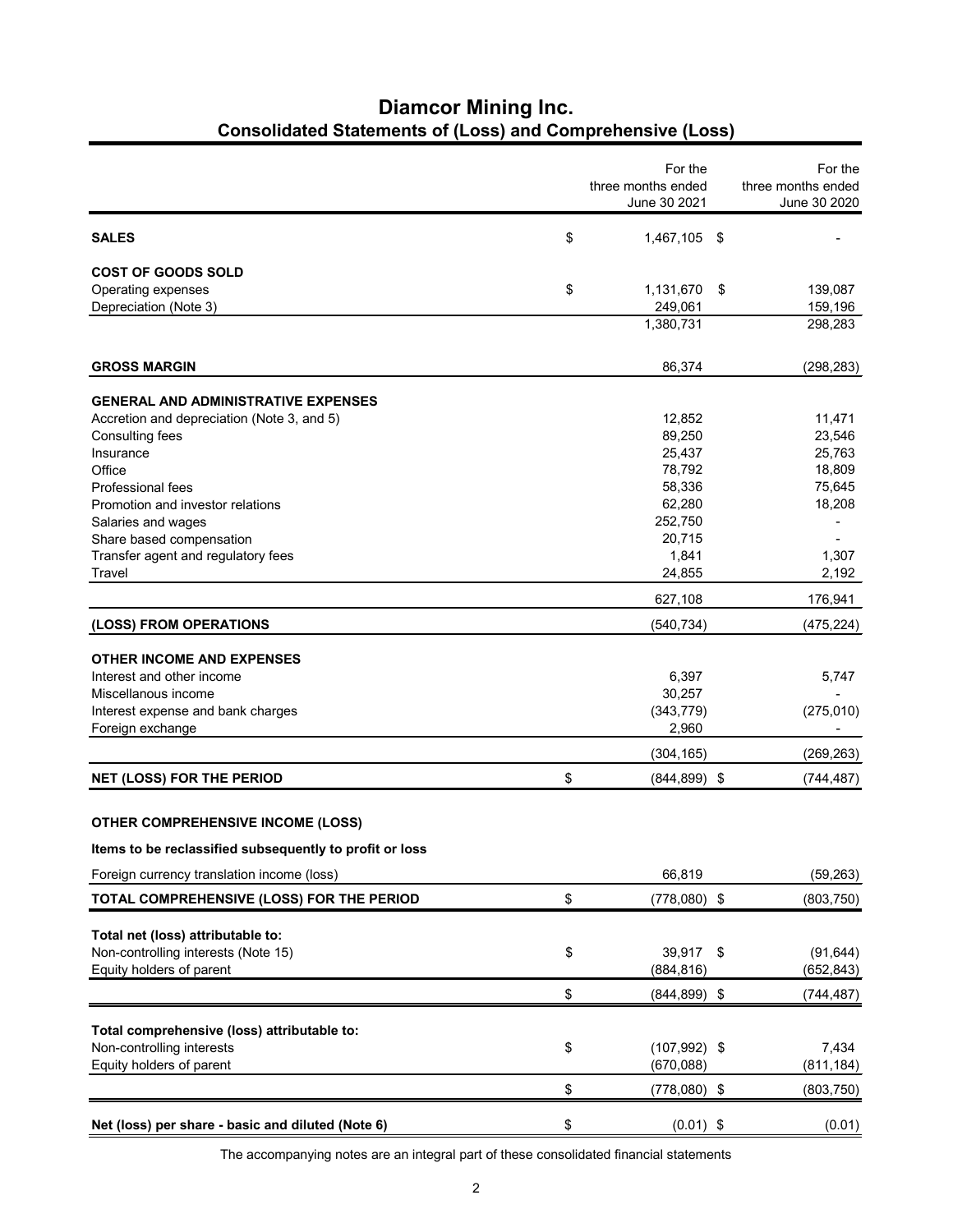| <b>Diamcor Mining Inc.</b>                   |
|----------------------------------------------|
| <b>Consolidated Statements of Cash Flows</b> |

|                                                                 | For the |                    |                    |  |
|-----------------------------------------------------------------|---------|--------------------|--------------------|--|
|                                                                 |         | three months ended | three months ended |  |
|                                                                 |         | June 30 2021       | June 30 2020       |  |
|                                                                 |         |                    |                    |  |
| CASH FLOWS (USED IN) OPERATING ACTIVITIES                       |         |                    |                    |  |
| Net (loss) for the period                                       | \$      | $(844, 899)$ \$    | (744, 487)         |  |
| Items not affecting cash                                        |         |                    |                    |  |
| Accretion and depreciation (Note 3 and 5)                       |         | 261,913            | 170,667            |  |
| Share based compensation (Note 6)                               |         | 20,715             |                    |  |
| Interest on short and long-term debt                            |         | 339,164            | 313,111            |  |
|                                                                 |         | 621,792            | 483,778            |  |
| Changes in non-cash working capital                             |         |                    |                    |  |
| Accounts payable                                                |         | 297,630            | (87, 587)          |  |
| Accounts receivable                                             |         | 91,103             | 389,861            |  |
| Inventory                                                       |         | 238,848            |                    |  |
| Prepaids                                                        |         | (95,031)           | (12, 853)          |  |
| Cash flow from operating activities                             |         | 309,443            | 28,712             |  |
|                                                                 |         |                    |                    |  |
| <b>CASH FLOWS USED IN INVESTING ACTIVITIES</b>                  |         |                    |                    |  |
| Cash flow used in investing activities                          |         |                    |                    |  |
| <b>CASH FLOWS FROM FINANCING ACTIVITIES</b>                     |         |                    |                    |  |
| Repayment of short term debt (Note 4)                           |         | (112,930)          |                    |  |
| Repayment of long term debt (Note 4)                            |         | (335, 641)         |                    |  |
|                                                                 |         |                    |                    |  |
| Cash flow generated by financing activities                     |         | (448, 571)         |                    |  |
|                                                                 |         |                    |                    |  |
| Effect of change in exchange rate for cash and cash equivalents |         | 162,748            | (32, 556)          |  |
| (Decrease) increase in cash and cash equivalents                |         | 23,620             | (3,844)            |  |
| Cash and cash equivalents - beginning of year                   |         | 257,133            | 32,087             |  |
| Cash and cash equivalents - end of period                       | \$      | 280,753            | \$<br>28,243       |  |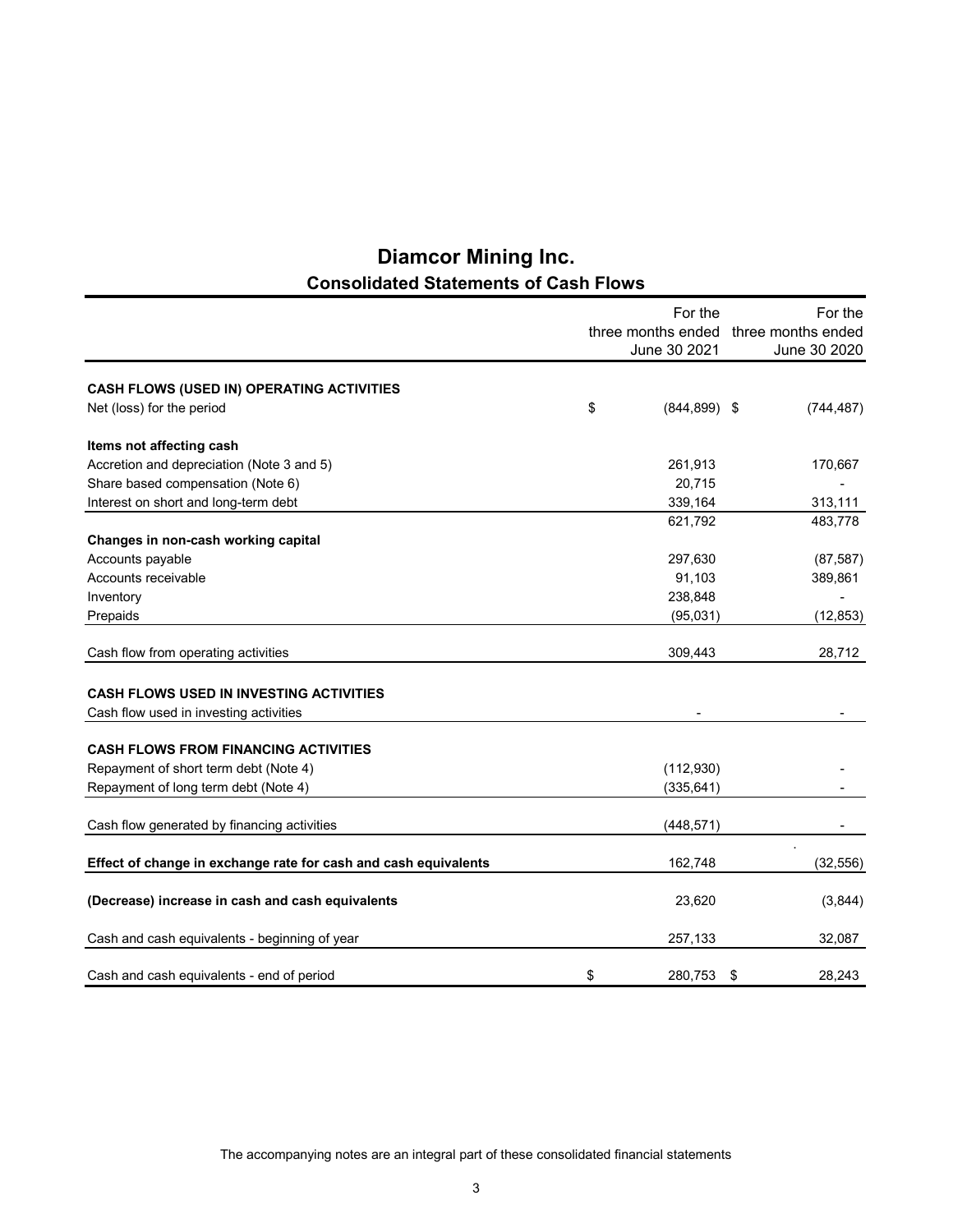# **Consolidated Statement of Changes in Shareholders' Deficit DIAMCOR MINING INC.**

|                                     | Share Capital      | Contributed<br>Surplus   |     | Warrants       |      | Accumulated<br>Other<br>Comprehensive<br>Loss | Deficit        |      | Non-Controlling<br><b>Interests</b> | Total<br>Shareholders'<br>Deficit |
|-------------------------------------|--------------------|--------------------------|-----|----------------|------|-----------------------------------------------|----------------|------|-------------------------------------|-----------------------------------|
| Balance - March 31, 2020            | \$<br>34, 195, 377 | \$<br>13,390,142 \$      |     | 958,759        | \$   | $(8,616,525)$ \$                              | (38, 682, 194) | - \$ | $(3,709,501)$ \$                    | (2,463,942)                       |
|                                     |                    |                          |     |                |      |                                               |                |      |                                     |                                   |
| Convertible debt (Note 6 and 7)     | 240,105            | 862,726                  |     |                |      |                                               |                |      | $\overline{\phantom{a}}$            | 1,102,831                         |
| Exercise of convertible debenture   | 134,407            | (134, 407)               |     |                |      | $\blacksquare$                                |                |      | $\overline{\phantom{0}}$            | $\qquad \qquad \blacksquare$      |
| Issuance of warrants (Note 6)       |                    |                          |     | 341,591        |      |                                               |                |      |                                     | 341,591.00                        |
| Issuance of options (Note 7)        |                    | 17,223                   |     |                |      |                                               |                |      |                                     | 17,223                            |
| Expiry of warrants (Note 6)         |                    | 533,504                  |     | (533, 504)     |      |                                               |                |      |                                     |                                   |
| Net (loss) for the period           |                    |                          |     |                |      |                                               | (3,092,918)    |      | (344, 936)                          | (3,437,854)                       |
| Translation of foreign subsidiaries |                    | $\overline{\phantom{a}}$ |     | $\blacksquare$ |      | 679,978                                       |                |      | (525, 234)                          | 154,744                           |
| Balance - March 31, 2021            | \$<br>34,569,889   | \$<br>14,669,188         | -\$ | 766,846        | -\$  | $(7,936,547)$ \$                              | (41, 775, 112) | - \$ | $(4,579,671)$ \$                    | (4, 285, 407)                     |
| Convertible debt (Note 6)           | 317,191            |                          |     |                |      |                                               |                |      |                                     | 317,191                           |
| Exercise of convertible debenture   | 76,580             | (76, 580)                |     |                |      |                                               |                |      |                                     |                                   |
| Issuance of options (Note 7)        |                    | 20,715                   |     |                |      |                                               |                |      |                                     | 20,715                            |
| Expiry of warrants (Note 6)         |                    | 556                      |     | (556)          |      |                                               |                |      |                                     |                                   |
| Net income (loss) for the period    |                    |                          |     |                |      |                                               | (884, 816)     |      | 39,917                              | (844, 899)                        |
| Translation of foreign subsidiaries |                    |                          |     |                |      | 214,728                                       |                |      | (147,909)                           | 66,819                            |
| Balance - June 30, 2021             | \$<br>34,963,660   | \$<br>14,613,879         | \$  | 766,290        | - \$ | $(7,721,819)$ \$                              | (42.659.928)   | - \$ | $(4,687,663)$ \$                    | (4,725,581)                       |
| Balance - June 30, 2020             | \$<br>34,195,377   | \$<br>13,907,085         | \$  | 441,816        | -\$  | $(8,774,863)$ \$                              | (39, 335, 037) | - \$ | $(3,702,070)$ \$                    | (3,267,692)                       |

The accompanying notes are an integral part of these consolidated financial statements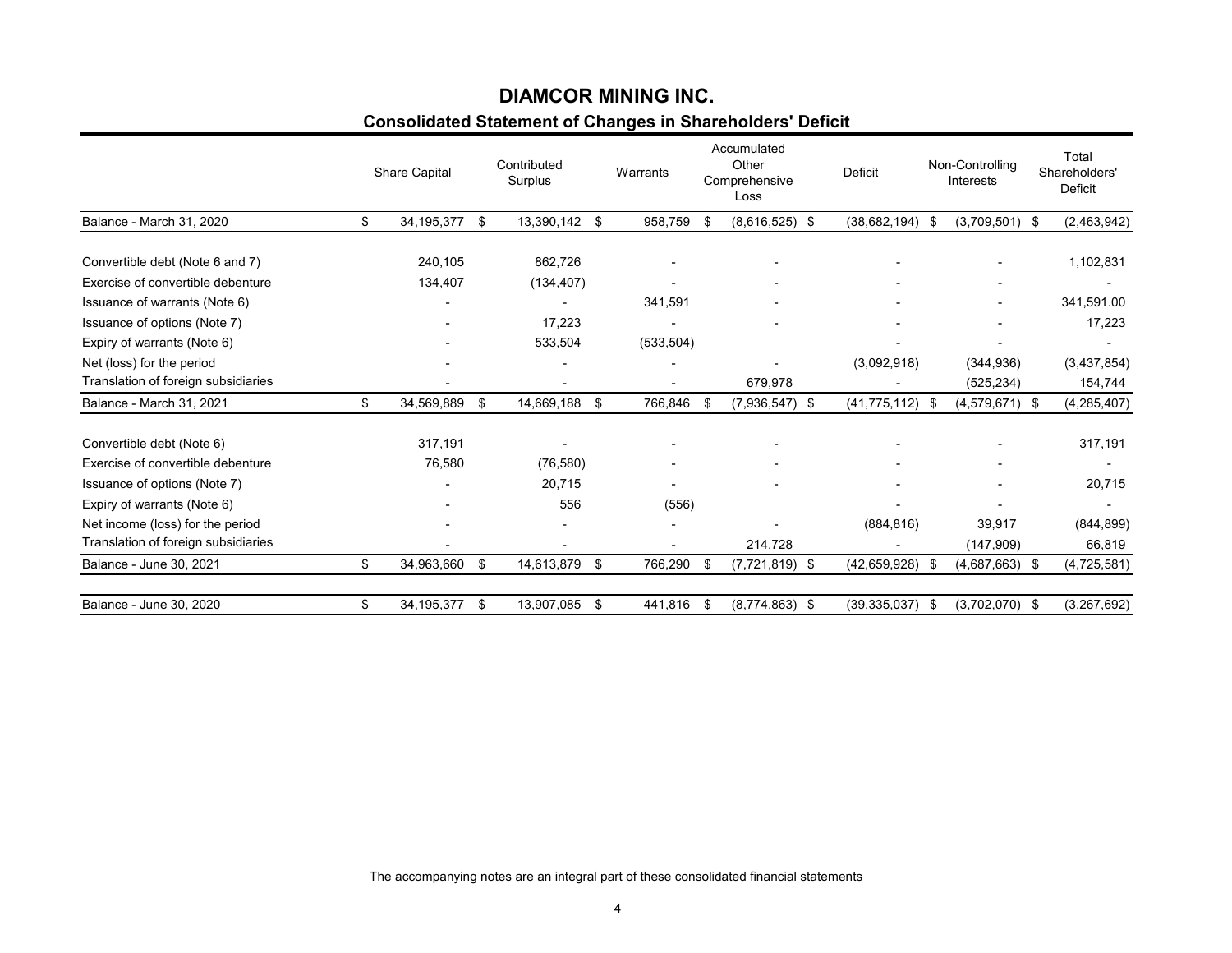## **1. Nature of Operations and Going Concern**

Diamcor Mining Inc. (the "Company") was incorporated under the Company Act of British Columbia, now the Business Corporations Act (British Columbia). Its principal business activity is the identification, acquisition, exploration, evaluation, operation, and advancement of unique diamond-based resource properties with a specific focus on the mining segment of the diamond industry through its subsidiaries, DMI Minerals South Africa (Pty) Ltd. and DMI Diamonds South Africa (Pty) Ltd. together with the Company, (the "Group").

These consolidated financial statements were authorized for issuance by the Board of Directors on August 30, 2021. The Company's registered office is 301-1665 Ellis Street, Kelowna, B.C. V1Y 2B3, Canada.

These Interim condensed consolidated financial statements have been prepared on a going concern basis, which contemplates the realization of assets and the payment of liabilities in the ordinary course of business. Should the Company be unable to continue as a going concern, it may be unable to realize the carrying value of its assets and to meet its liabilities as they become due. These Interim condensed consolidated financial statements do not reflect the adjustments or reclassification of assets and liabilities, which would be necessary if the Company were unable to continue its operations.

Management routinely plans future activities including forecasting future cash flows for its internal use. Management has reviewed their plan with the Directors and has collectively formed a judgment that the Company has adequate resources to continue as a going concern for the foreseeable future, which Management and the Directors have defined as being at least the next 12 months. In arriving at this judgment, Management has prepared the cash flow projections of the Company, which incorporates a detailed cash flow modeling through the current fiscal year. Directors have reviewed this information provided by Management and have considered the information in relation to the financing uncertainties in the current economic climate and the financial resources available to the Company. The expected cash flows have been modeled based on anticipated revenue streams with debt funding programmed into the model and reducing over time. Sensitivities have been applied to this model in relation to revenues not achieving anticipated levels. Key assumptions used in the future cash flow amounts are selling price and rough diamonds sold in the period and the assumption that the Company will move to full scale operations after completion of trial mining and bulk sampling.

The Directors have considered the: (i) base of investors and debt lenders historically available to the Company; (ii) global capital markets; (iii) sources of Company income; (iv) cash generation and (v) debt amortization levels and the continued deferral of debt payments. Considering the above, Management and Directors are satisfied that the Company has access to adequate resources to continue as a going concern for at least the next 12 months. Factors that may negatively affect the Company's 12-month operating plan includes the following: global trade and tariff disputes, geo-political events and the impact on capital markets, and commodity prices.

The Company has experienced lower than planned revenue as well as operating losses. Management has applied significant judgment in arriving at this going concern conclusion including:

- The amount of new sales orders and total revenue to be generated to provide sufficient cash flow to continue to fund operations and other committed expenditures,
- The timing of generating those new sales and the timing of the related cash flow; and,
- The assessment of potentially discretionary expenditures that could be delayed in order to manage cash flows.

Given the judgment involved, actual results may lead to a materially different outcome.

#### **2. Basis of Preparation and Statement of Compliance**

The Interim condensed consolidated financial statements of the Company have been prepared in accordance with International Financial Reporting Standards ("IFRS") as issued by the International Accounting Standards Board ("IASB") issued and outstanding as of June 30, 2021. The consolidated financial statements have been prepared on a historical cost basis except for certain financial instruments, warrants and stock-based compensation which have been measured at fair value. The consolidated financial statements are presented in Canadian dollars, which is the parent's functional currency.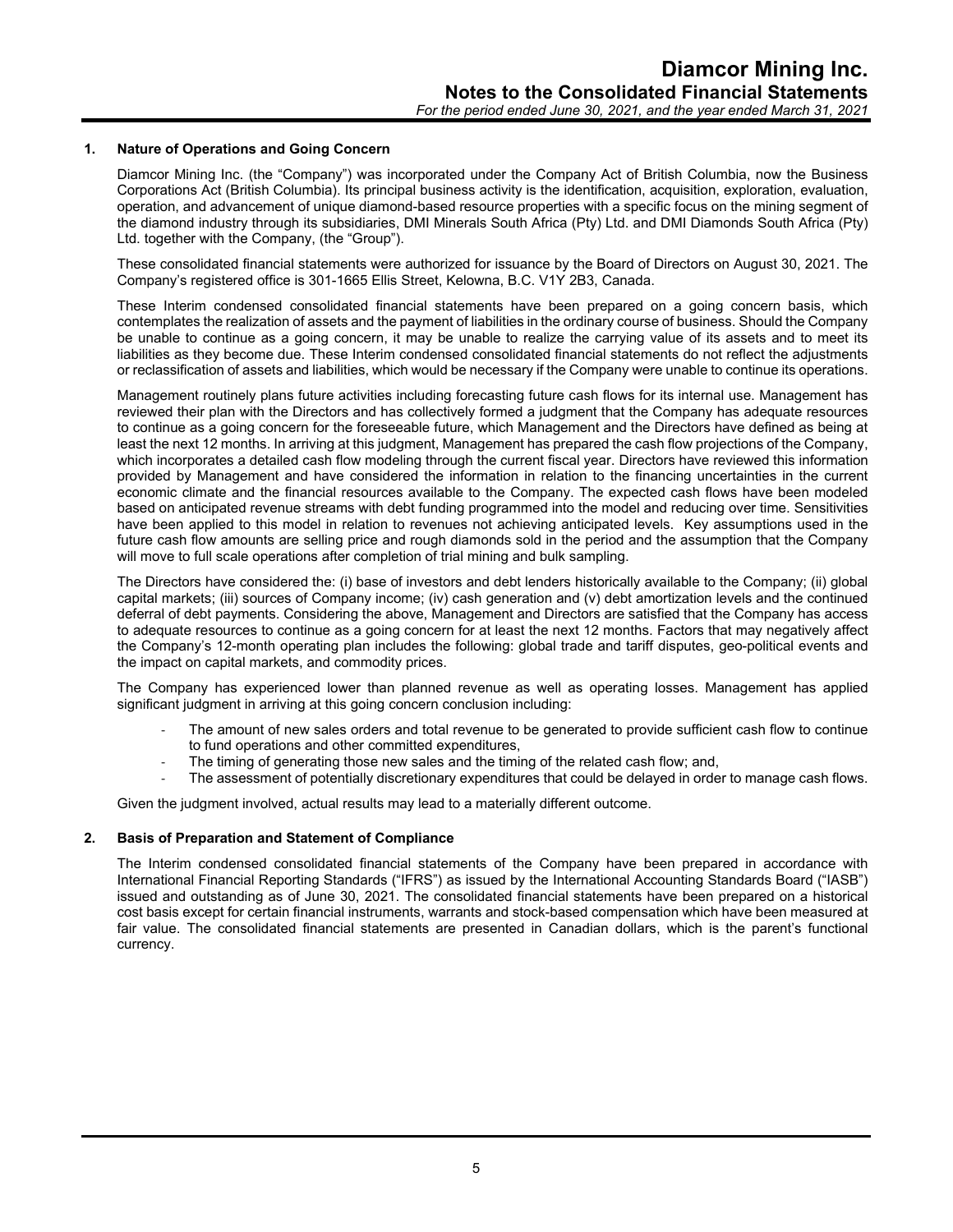#### **2.1. Basis of consolidation**

The Interim condensed consolidated financial statements comprise the financial statements of the Company as at June 30, 2021. Subsidiaries are fully consolidated. The financial statements of the subsidiaries are prepared for the same reporting period as the Company, using consistent accounting policies. All intra-Company balances, transactions and unrealized gains and losses resulting from intra-Company transactions are eliminated in full. Where the ownership of a subsidiary is less than 100%, and therefore a non-controlling interest exists, any losses of that subsidiary are attributed to the non-controlling interest even if that results in a deficit balance.

Details of the Company's subsidiaries as at June 30, 2021 are as follows:

|                                      | <b>Place of</b> |          |                   |                            |
|--------------------------------------|-----------------|----------|-------------------|----------------------------|
| <b>Name</b>                          | Incorporation   | Interest | <b>Operations</b> | <b>Functional Currency</b> |
| DMI Diamonds South Africa (Pty) Ltd. | South Africa    | 100%     | Active            | South African Rand         |
| DMI Minerals South Africa (Pty) Ltd. | South Africa    | 70%      | Active            | South African Rand         |

DMI Minerals South Africa (Pty) Ltd. is the only entity involved in the incidental recovery of rough diamonds as a result of ongoing commissioning and testing operations. DMI Diamonds South Africa (Pty) Ltd. was incorporated for the purpose of leasing mining and production equipment to DMI Minerals South Africa (Pty) Ltd.

#### **2.2 Significant accounting judgments, estimates and assumptions**

The preparation of the Company's consolidated financial statements in conformity with IFRS requires management to make judgments, estimates and assumptions that affect the reported amounts of assets, liabilities and contingent liabilities at the date of the consolidated financial statements and reported amounts of revenues and expenses during the reporting period. Estimates, judgments, and assumptions are continuously evaluated and are based on Management's experience and other factors, including expectations of future events that are believed to be reasonable under the circumstances. However, actual outcomes can differ from these estimates. Information about significant areas of estimation and judgments considered by Management in preparing the consolidated financial statements are described below.

#### *Production start date*

The Company assesses the stage of its mine under development to determine when the mine moves into the production phase, this being when the mine is substantially complete and ready for its intended use. The Company considers various relevant criteria to assess when the production phase is considered to have commenced. At this point, all related amounts are reclassified from 'Mines under construction' to 'Producing mines' under 'Property, plant and equipment'. Some of the criteria used to identify the production start date include, but are not limited to:

- Level of capital expenditure incurred compared with the original construction cost estimate;
- Ability to produce diamonds in saleable form; and,
- Ability to sustain ongoing production of diamonds.

When a mine development project moves into the production phase, the capitalization of certain mine development costs ceases and costs are either regarded as forming part of the cost of inventory or expensed, except for costs that qualify for capitalization relating to mining asset additions or improvements, or mineable reserve development. It is also at this point that depletion commences.

## *Recovery of deferred tax assets*

Judgment is required in determining whether deferred tax assets are recognized on the consolidated statement of financial position. Deferred tax assets, including those arising from un-utilized tax losses, requires Management to assess the likelihood that the Company will generate taxable earnings in future periods, in order to utilize recognized deferred tax assets. Estimates of future taxable income are based on forecasted cash flows from operations and the application of existing tax laws in each jurisdiction. To the extent that future cash flows and taxable income differ significantly from estimates, the ability of the Company to realize the net deferred tax assets recorded at the reporting date could be impacted. Additionally, future changes in tax laws in the jurisdictions in which the Company operates could limit the ability of the Company to obtain tax deductions in future periods.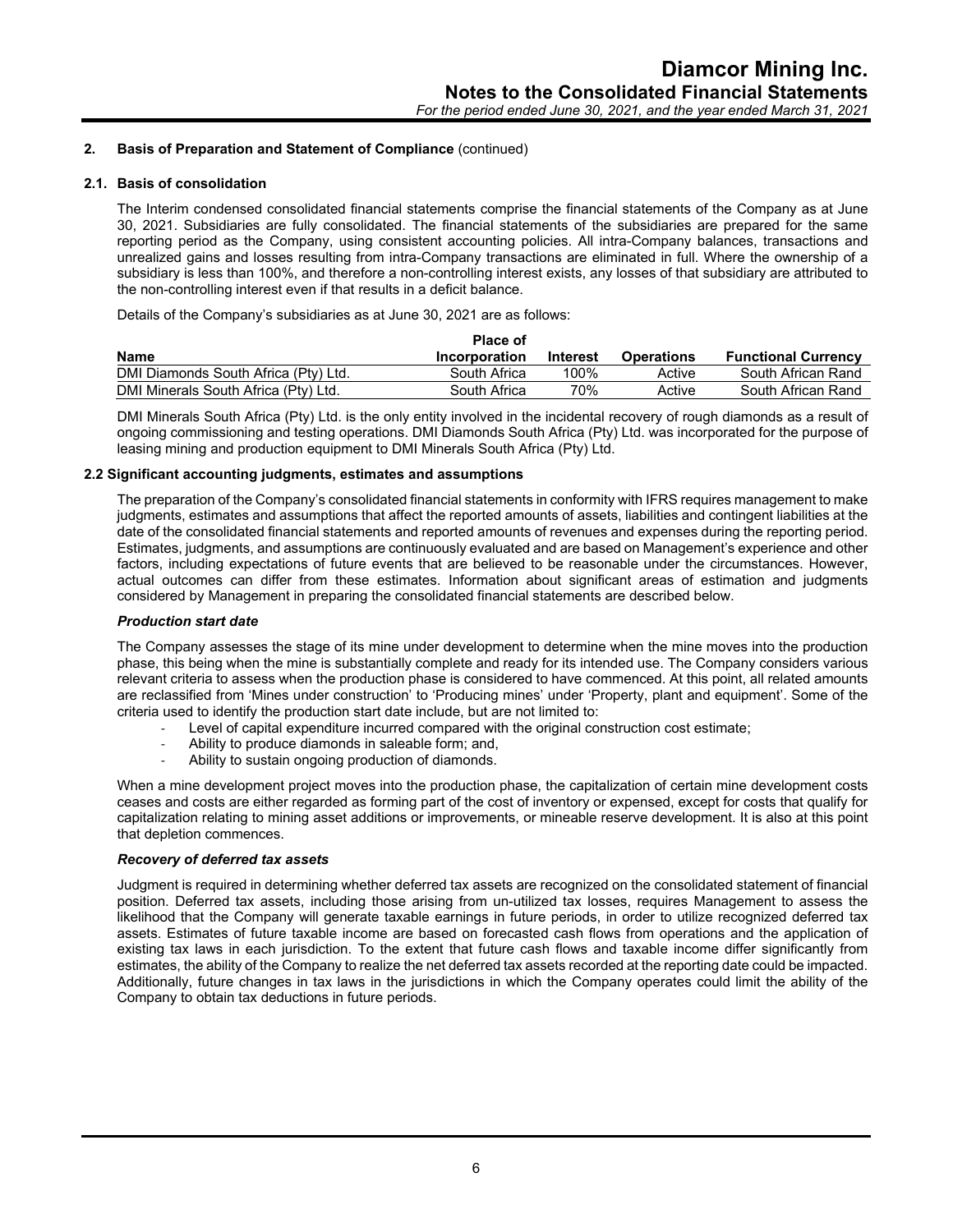#### *Mining property*

Title to mining properties involves certain inherent risks due to the difficulties of determining the validity of certain claims as well as the potential for problems arising from the frequently ambiguous conveyance history characteristic of many mining properties. The Company has diligently investigated rights of ownership of all the mineral concessions in which it has an interest and, to the best of its knowledge, all agreements relating to such ownership rights are in good standing. However, this should not be construed as a guarantee to title. The concessions may be subject to prior claims, agreements or transfers and rights of ownership may be affected by undetected defects.

#### *Going concern*

The Company has experienced lower than planned revenue combined with operating losses. Management has assessed and concluded that the going concern assumption is appropriate for a period of at least twelve months following the end of the reporting period. Management applied significant judgment in arriving at this conclusion including:

- The amount of total revenue to be generated to provide sufficient cash flow to continue to fund operations and other committed expenditures;
- Ability to raise capital through private placements of equity and debt;
- The timing of generating those related cash flows; and,
- The assessment of potentially discretionary expenditures that could be delayed in order to manage cash flows.

Given the judgment involved, actual results may lead to a materially different outcome.

#### **Determination of cash generating units (CGU)**

The Company's assets are aggregated into CGUs for calculating impairment. CGUs are based on an assessment of the unit's ability to generate independent cash inflows. The determination of the Company's CGUs was based on management's judgment regarding shared infrastructure, geographical proximity and similar exposure to market risk and materiality. The Company has 1 CGU at June 30, 2021 (March 31, 2021 - 1 CGU).

#### *Reserve and resource estimates*

Diamond reserves are estimates of the amount of diamonds that can be economically extracted from the Company's mining properties. The Company does not currently have any proven diamond reserves due to the nature and type of the resource. The Company has assigned inferred resources to the project based on information compiled by appropriately qualified persons relating to the geological data on the size, depth and shape of the ore body, and requires complex geological judgments to interpret the data. The estimation of resources is based upon factors such as estimates of foreign exchange rates, commodity prices, future capital requirements, and production costs along with geological assumptions and judgments made in estimating the size and grade of the ore body. Changes in the resource estimates may impact upon the carrying value of mine development cost, mine properties, property, plant and equipment, decommissioning liability, recognition of deferred tax assets, and depreciation charges.

#### *Impairment of non-financial assets*

When an impairment test is performed on an asset or CGU, management estimates the recoverable amount of the asset or CGU based on its fair value less costs of disposal ("FVLCD") or its value in use ("VIU"). Impairment assessments require the use of estimates and assumptions such as long-term commodity prices (considering current and historical prices, price trends and related factors), discount rates, operating costs, future capital requirements, closure and rehabilitation costs, exploration potential, reserves, and operating performance. These assumptions have a significant impact on the results of impairment tests and on the impairment charge (if required) recorded in the consolidated statements of loss and comprehensive loss.

#### *Decommissioning liability*

In the determination of provisions, Management is required to make a significant number of estimates and assumptions with respect to activities that will occur in the future including the ultimate amounts and timing of settlements, inflation factors, risk-free discount rates, and expected changes in legal, regulatory, environmental, and political environments. A change in any one of the assumptions could impact estimated future obligations and in return, profit, or loss, and in the case of the decommissioning liability, property, plant and equipment balances.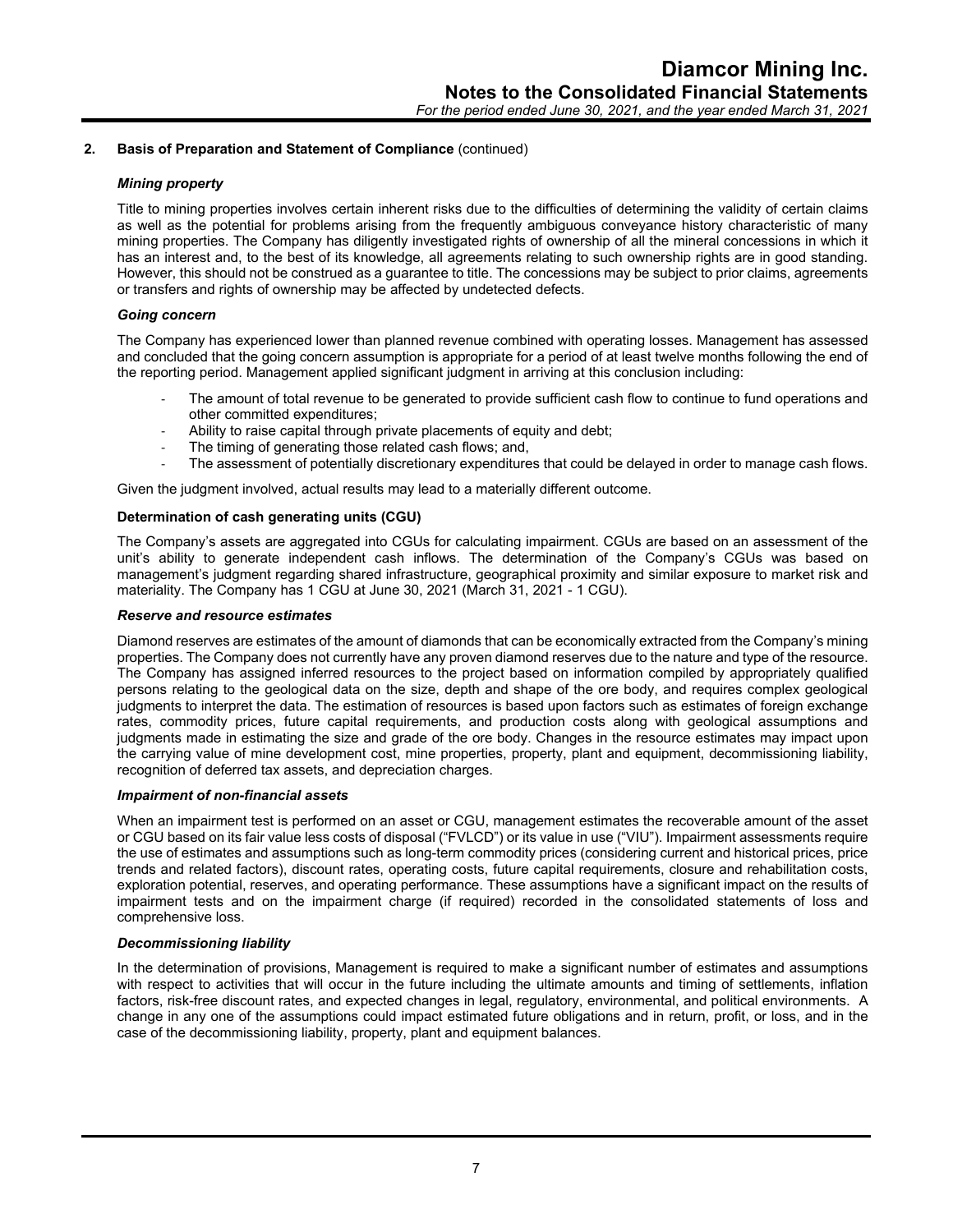#### *Useful life of property, plant, and equipment*

Depreciation is calculated using a systematic and rational basis, which are based upon an estimate of each asset's useful life and residual value. The estimated useful life and residual value chosen are the Company' best estimate of such and are based on industry norms, historical experience, market conditions and other estimates that consider the period and distribution of future cash inflows.

#### *Non-cash stock-based compensation*

The Company measures the cost of non-cash stock-based compensation transactions with employees and consultants including warrants issued as part of an equity placement by reference to the fair value of the equity instruments. Estimating fair value for non-cash stock-based compensation transactions requires determining the most appropriate valuation model, which is dependent on the terms and conditions of the grant. This estimate also requires determining and making assumptions about the most appropriate inputs to the valuation model including the expected life, forfeiture rate, volatility, and dividend yield of the share option. The Company determines the amount of non-cash stock-based compensation transactions with consultants by reference to the fair value of the services to be performed.

#### **Provision for expected credit losses (ECLs) of accounts receivable**

The Company's accounts receivable is typically short-term in nature and the Company recognizes an amount equal to the lifetime already defined. The Company measures loss allowances based on historical experience and including forecasted economic conditions. The amount of ECLs is sensitive to changes in circumstances of forecast economic conditions.

## **COVID-19 Global pandemic**

On March 11, 2020, the World Health Organization declared the novel coronavirus ("COVID-19") a global pandemic. Between March 2020 and March 2021, most governments across the jurisdictions in which the Group and many of its customers operate declared a state of emergency in response to the COVID-19 pandemic and concern remains over how governments will react in response to a "third or fourth wave" until, vaccines can be made widely available. Due to the ongoing uncertainty resulting from the global pandemic, the Company's' operations could continue to be impacted in a number of ways including, but not limited to: a suspension of operations, or an inability to ship and/or sell rough and/or polished diamonds during this period. These possible impacts could result from government directives, the need to modify work practices to meet appropriate health and safety standards, a lack of demand for rough and/or polished diamonds, a lack of available liquidity to meet ongoing operational expenses due to or by other COVID-19 related impacts on the availability of labour or to the supply chain. As an emerging risk, the duration and full financial effect of the COVID-19 pandemic is unknown at this time, as is the efficacy of government and central bank interventions in the jurisdictions in which the Company and its clients operate, the Company's business continuity plan and other mitigating measures. While the impact of COVID-19 is expected to be temporary, the current circumstances are dynamic and the impacts of COVID-19 on our business operations, including the duration and impact that it may have on our ability to ship and sell diamonds, on demand for rough and polished diamonds, on our suppliers, on our employees and on global financial markets, cannot be reasonably estimated at this time. Accordingly, estimates of the extent to which the COVID-19 pandemic may materially and adversely affect the Company's operations, financial results and condition in future periods are also subject to significant uncertainty. The most significant sources of estimation uncertainty include estimated resources, valuation of mineral properties, the provision for deferred taxes and the valuation of decommissioning and site restoration provisions. Management is required to exercise judgment to ensure that disclosures relating to liquidity and the Company's ability to continue as a going concern are appropriate. To this end, the Company manages liquidity risk by maintaining an adequate level of cash and cash equivalents to meet its short-term ongoing obligations and reviews its actual expenditures and forecast cash flows on a regular basis. Changes in demand for rough and/or polished diamonds and diamond prices, production levels and related costs, foreign exchange rates and other factors all impact the Company's liquidity position. Uncertainty about judgments, estimates and assumptions made by management during the preparation of the consolidated financial statements related to potential impacts of the COVID-19 outbreak on revenue, expenses, assets, liabilities, and note disclosures could result in a material adjustment to the carrying value of the asset or liability affected.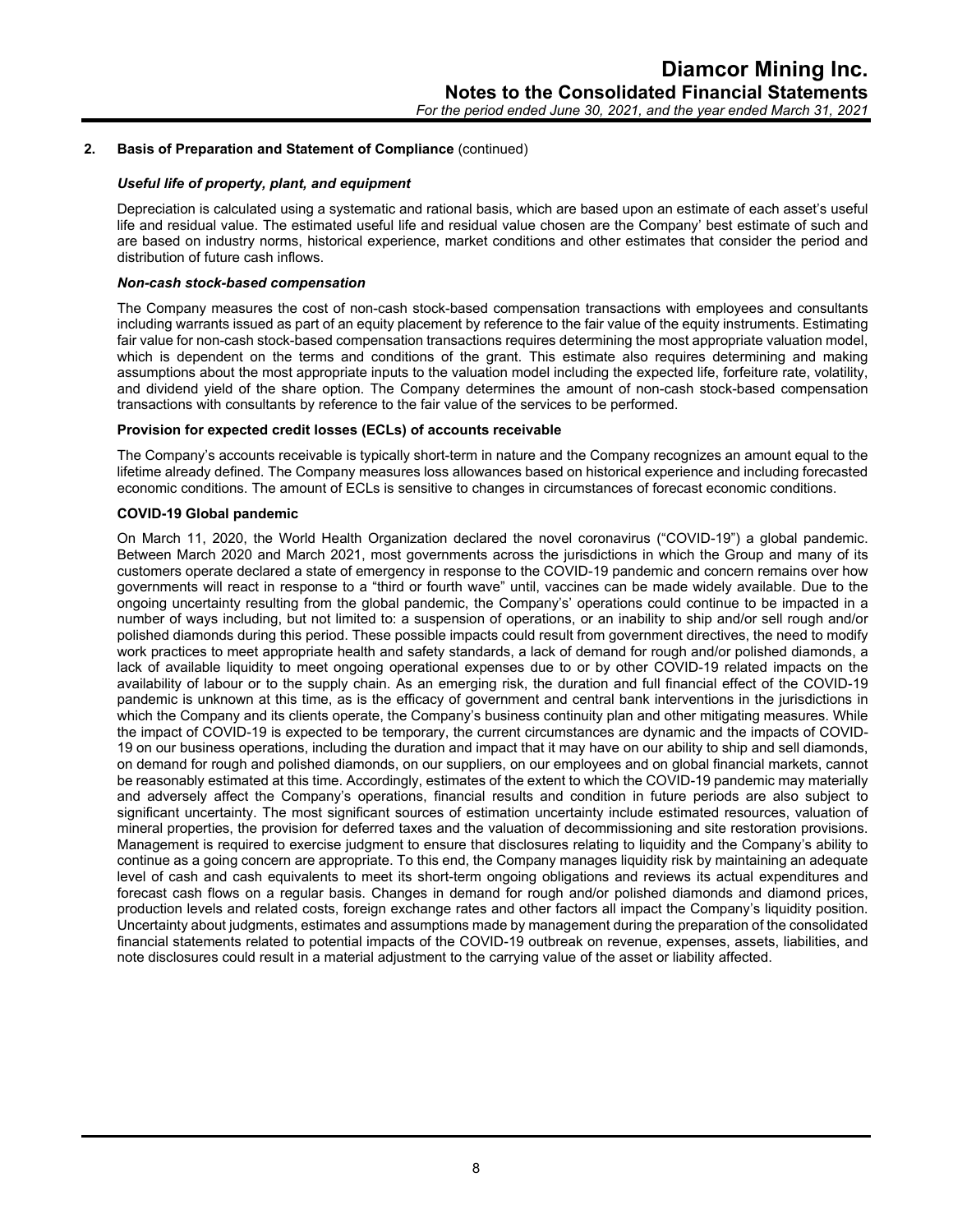#### **2.3 Summary of significant accounting policies**

#### *Cash and cash equivalents*

Cash and cash equivalents in the consolidated statements of financial position comprise cash at banks and at hand and short-term deposits with an original maturity of three months or less.

#### *Inventory*

Rough diamonds are physically weighted and valued at the lower of cost or net realizable value. Net realizable value tests are performed at each reporting date. Net realizable value is the estimated future sales price of the product the company expects to realise when the product is processed and sold, less estimated costs to complete production and bring the product to sale. A regular review is undertaken to determine the extent of any provision for obsolescence. At June 30, 2021, there was \$532,472 (March 31, 2021 \$756,774) in rough diamond inventory.

#### *Mine development costs*

Exploration and evaluation activities involve the search for minerals, the determination of technical feasibility, and the assessment of commercial viability of an identified resource.

Exploration and evaluation costs incurred prior to obtaining licenses are expensed in the period in which they are incurred. Once the legal right to explore has been acquired, exploration and evaluation costs incurred are capitalized. Acquisition costs incurred in connection with the terms of option agreements are capitalized. All capitalized exploration and evaluation costs are recorded at acquisition cost and are monitored for indications of impairment. Where there are indications of a potential impairment, an assessment is performed for recoverability. Capitalized costs are charged to the consolidated statements of loss and comprehensive loss to the extent that they are not expected to be recovered.

Once the technical feasibility and commercial viability of the extraction of mineral resources in an area of interest are demonstrable, exploration and evaluation assets are tested for impairment and transferred to "Property, Plant and Equipment". There is no depreciation during the exploration and evaluation phase.

Recoverability of the carrying amount of any exploration and evaluation assets is dependent on successful development and commercial exploitation, or alternatively, sale of the respective areas of interest.

#### *Property, plant and equipment*

Items of property, plant and equipment are stated at cost, less accumulated depreciation, and accumulated impairment losses. The initial cost of an asset comprises its purchase price or construction cost, any costs directly attributable to bringing the asset into operation, the initial estimate of the decommissioning liability, and for qualifying assets, borrowing costs. The purchase price or construction cost is the aggregate amount paid and the fair value of any other consideration given to acquire the asset. When a mine construction project moves into the production stage, the capitalization of certain mine construction costs ceases, and costs are either regarded as part of the cost of inventory or expensed, except for costs which qualify for capitalization relating to mining asset additions or improvements or mineable reserve development.

Accumulated mine development costs will be depleted on a unit-of-production basis over the economically recoverable reserves of the mine, except in the case of assets whose useful life is shorter than the life of the mine, in which case the straight-line method is applied based on the life of the asset. Rights and concessions are depleted on the unit-of-production basis over the total reserves of the relevant area. The unit-of-production rate for the depletion of mine development costs considers expenditures incurred to date, together with sanctioned future development expenditures.

Other plant and equipment such as mobile mine equipment is generally depreciated over their estimated useful lives as follows:

| $\overline{\phantom{a}}$ | Office equipment | 15-20% declining balance |
|--------------------------|------------------|--------------------------|
| $\sim$                   | Computers        | 15-45% declining balance |

- Motor vehicles 4 year straight-line
- Plant and equipment 7 year straight-line
- Leasehold improvements 4 year straight-line
	-

An item of property, plant and equipment and any significant part initially recognized is derecognized upon disposal or when no future economic benefits are expected from its use or disposal. Any gain or loss arising on derecognition of the asset (calculated as the difference between the net disposal proceeds and the carrying amount of the asset) is included in income or expense when the asset is derecognized. The asset's residual values, useful lives and methods of depreciation are reviewed at each reporting period and adjusted prospectively, if appropriate.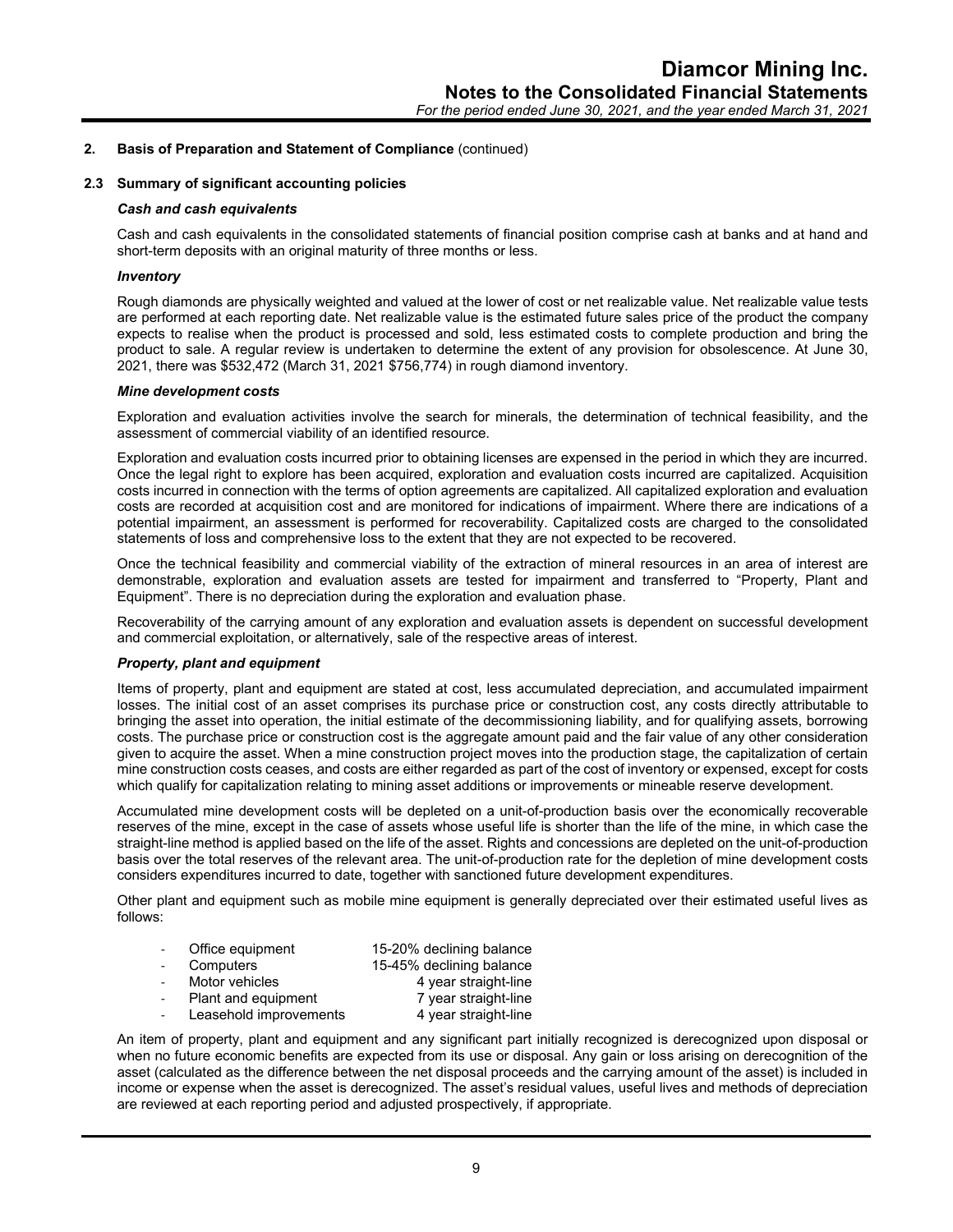#### *Impairment of non-financial assets*

The carrying amounts of financial assets are reviewed for impairment whenever facts and circumstances suggest that the carrying amounts may not be recoverable. If there are indicators of impairment, the recoverable amount of the asset is estimated in order to determine the extent of any impairment. The recoverable amount of an asset is determined as the higher of its fair value less costs of disposal and its value in use. An impairment loss exists if the asset's carrying amount exceeds the recoverable amount and is recorded as an expense immediately. Where the asset does not generate cash inflows that are independent from other assets, the recoverable amount of the CGU to which the asset belongs is determined.

Value in use is determined as the present value of the future cash flows expected to be derived from an asset or CGU. The estimated future cash flows are discounted to their present value using a pre-tax discount rate that reflects current market assessments of the time value of money and the risks specific to the asset for which estimates of future cash flows have not been adjusted. Fair value is the price that would be received to sell an asset or paid to transfer a liability in an orderly transaction between market participants at the measurement date. For mining assets, fair value less costs of disposal are often estimated using a discounted cash flow approach as a fair value from an active market or when a binding sale agreement is not readily available. Estimated future cash flows are calculated using estimated future prices, mineral reserves and resources, operating and capital costs. All assumptions used are those that an independent market participant would consider appropriate.

Tangible assets that have been impaired in prior periods are tested for possible reversal of impairment whenever events or changes in circumstances indicate that the impairment has reversed. If the impairment has reversed, the carrying amount of the asset is increased to its recoverable amount but not beyond the carrying amount that would have been determined had no impairment loss been recognized for the asset in the prior periods. A reversal of an impairment loss is recognized in the consolidated statements of loss and comprehensive loss immediately.

#### *Stripping costs*

Mining costs associated with stripping activities in an open pit mine are expensed unless the stripping activity can be shown to represent a betterment to the mineral property, in which case the stripping costs would be capitalized and included in deferred mineral property costs within mining assets. IFRIC 20, Stripping costs in the production phase of a surface mine ("IFRIC 20"), specifies the accounting for costs associated with "waste removal (stripping) during the production phase of a" surface mine. When the benefit from the stripping activity is realized in the current period, the stripping costs are accounted for as the cost of inventory. When the benefit is the improved access to ore in future periods and, if improved access to the ore body is probable, the component of the ore body can be accurately identified, and the cost associated with improving the access can be reliably measured, the costs are recognized as a mineral property asset. If these conditions are not met, the costs are expensed to the consolidated statements of loss and comprehensive loss as incurred. After initial recognition, the stripping activity asset is depreciated on a systematic basis (unit-of-production method) over the expected useful life of the identified component of the ore body that becomes more accessible because of the stripping activity.

## *Major maintenance and repairs*

Expenditure on major maintenance refits or repairs comprises the cost of replacement assets or parts of assets and overhaul costs. When an asset, or part of an asset that was separately depreciated, is replaced and it is probable that future economic benefits associated with the new asset will flow to the Company through an extended life, the expenditure is capitalized. The unamortized value of the existing asset or part of the existing asset that is being replaced is expensed. Where part of the existing asset was not separately considered as a component, the replacement value is used to estimate the carrying amount of the replaced asset, which is immediately written off. All other day-to-day maintenance costs are expensed as incurred.

#### *Operating leases*

As required, the Company adopted IFRS 16 as of April 1, 2019. IFRS 16, "Leases" ("IFRS 16"), replaces existing standards and interpretations on lease recognition. On January 13, 2016, the IASB published a new standard, IFRS 16, which brings most leases for lessees onto the balance sheet under a single model, eliminating the distinction between operating and finance leases. Under the new standard, a lessee recognizes a right-of-use ("ROU") asset and a lease liability. The rightof-use asset is treated similarly to other non-financial assets and depreciated accordingly. The liability accrues interest. The Company completed an assessment of the impact of IFRS 16. The Company doesn't currently hold agreements that fall under IFRS 16, therefore adoption of the above-mentioned standard did not have impact on the consolidated financial statements.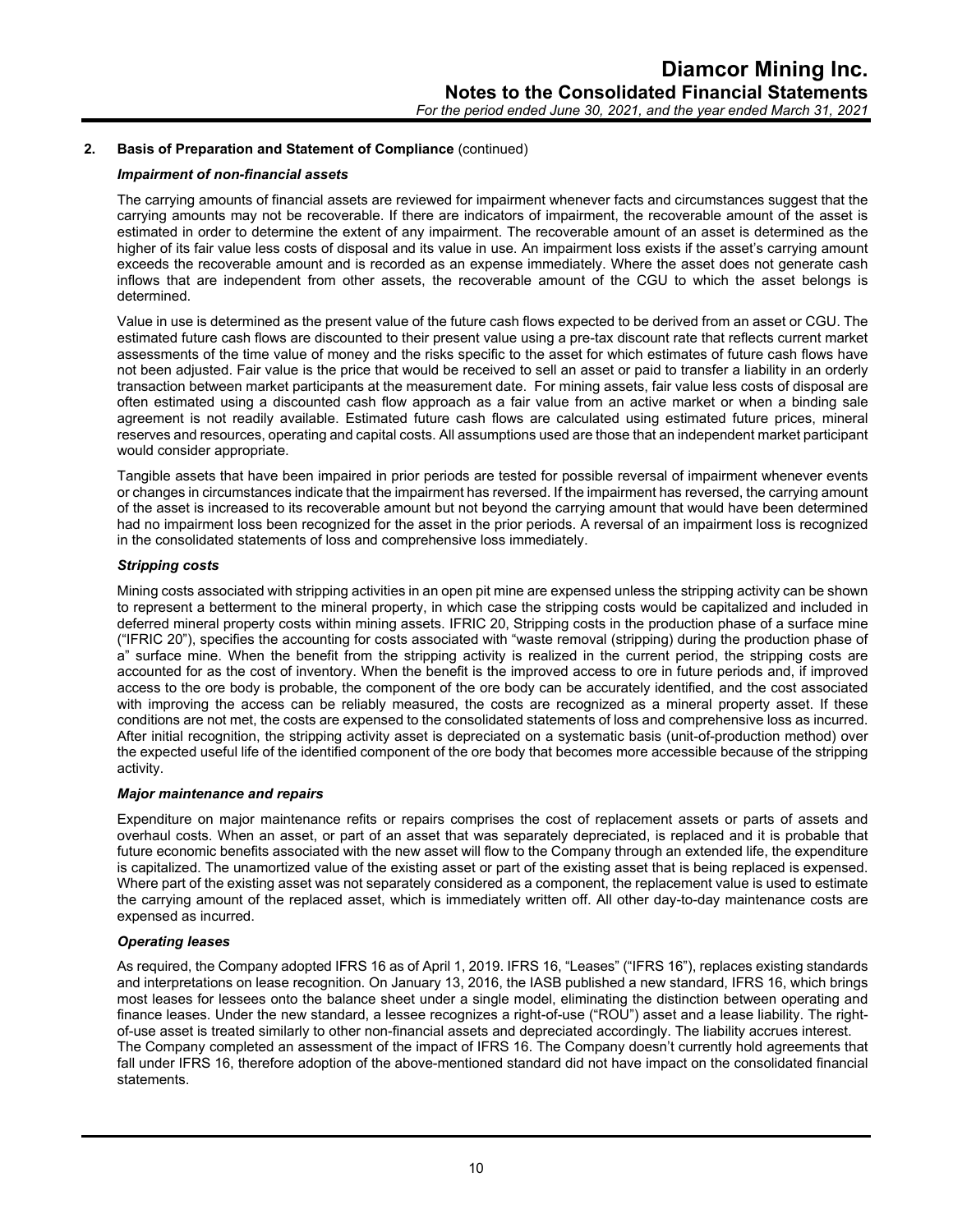## *Decommissioning liability*

The Company assesses its decommissioning liability each reporting period. Significant estimates and assumptions are made in determining the provision for mine rehabilitation as there are numerous factors that will affect the ultimate liability payable. These factors include estimates of the extent and costs of rehabilitation activities, technological changes, regulatory changes, and cost. These uncertainties may result in future actual expenditure differing from the amounts currently provided. The provision at reporting date represents management's best estimate of the present value of the future rehabilitation costs required. Changes to estimated future costs are recognized in the consolidated statements of financial position by either increasing or decreasing the rehabilitation liability and rehabilitation asset if the initial estimate was originally recognized as part of an asset measured in accordance with IAS 16 *Property, Plant and Equipment* ("IAS 16"). Any reduction in the rehabilitation liability and therefore any deduction from the rehabilitation asset may not exceed the carrying amount of that asset. If it does, any excess over the carrying value is taken immediately to profit or loss. If the change in estimate results in an increase in the rehabilitation liability and therefore an addition to the carrying value of the asset, the Company is required to consider whether this is an indication of impairment of the asset as a whole and test for impairment in accordance with IAS 36 *Impairment of Assets ("IAS 36")*.

#### *Foreign currency translation*

The consolidated financial statements are presented in Canadian dollars, which is the parents' functional currency. Transactions in foreign currencies are initially recorded in the functional currency, at the respective functional currency rates prevailing at the date of the transaction. Monetary assets and liabilities denominated in foreign currencies are retranslated at the spot rate of exchange ruling at the reporting date. All differences are taken to consolidated statements of (loss) and comprehensive (loss). Non-monetary items that are measured in terms of historical cost in a foreign currency are translated using the exchange rate as at the date of the initial transaction.

The financial results of Company entities that have a functional currency different from the presentation currency are translated into the presentation currency. The functional currency of all the subsidiaries is the South African Rand. All assets and liabilities, including fair value adjustments are translated into the presentation currency at the rate of exchange ruling at the reporting date. Income and expenditure transactions of foreign operations are translated at the average rate of exchange for the year except for significant individual transactions which are translated at the rate of exchange in effect at the transaction date. Differences arising on translation from the reporting date are recognized in accumulated other comprehensive loss.

When the settlement of a monetary item receivable from or payable to a foreign operation is neither planned nor likely in the foreseeable future, foreign exchange gains or losses arising from such a monetary item are considered to form part of the net investment in a foreign operation and are recognized in accumulated other comprehensive loss. On disposal of part or all of the operations, the proportionate share of the related cumulative gains or losses previously recognized in other comprehensive loss is allocated to the consolidated statements of loss and comprehensive loss.

#### *IFRS 9 Financial Instruments ("IFRS 9")*

#### Classification

The Company classifies its financial assets and financial liabilities in the following measurement categories: (i) those to be measured subsequently at fair value through profit or loss ("FVTPL"); (ii) those to be measured subsequently at fair value through other comprehensive income ("FVOCI"); and (iii) those to be measured at amortized cost. The classification of financial assets depends on the business model for managing the financial assets and whether the contractual cash flows represent solely payments of principal and interest ("SPPI"). Financial liabilities are classified as those to be measured at amortized cost unless they are designated as those to be measured subsequently at FVTPL (irrevocable election at the time of recognition). For assets and liabilities measured at fair value, gains or losses are either recorded in the consolidated statements of loss and other comprehensive loss.

The Company reclassifies financial assets when and only when its business model for managing those assets changes. Financial liabilities are not reclassified.

#### Measurement

All financial instruments are required to be measured at fair value on initial recognition, plus, in the case of a financial asset or financial liability not at FVTPL, transaction costs that are directly attributable to the acquisition or issuance of the financial asset or financial liability. Transaction costs of financial assets and financial liabilities carried at FVTPL are expensed in the consolidated statements of loss and comprehensive loss. Financial assets and financial liabilities with embedded derivatives are considered in their entirety when determining whether their cash flows are solely payment of principal and interest.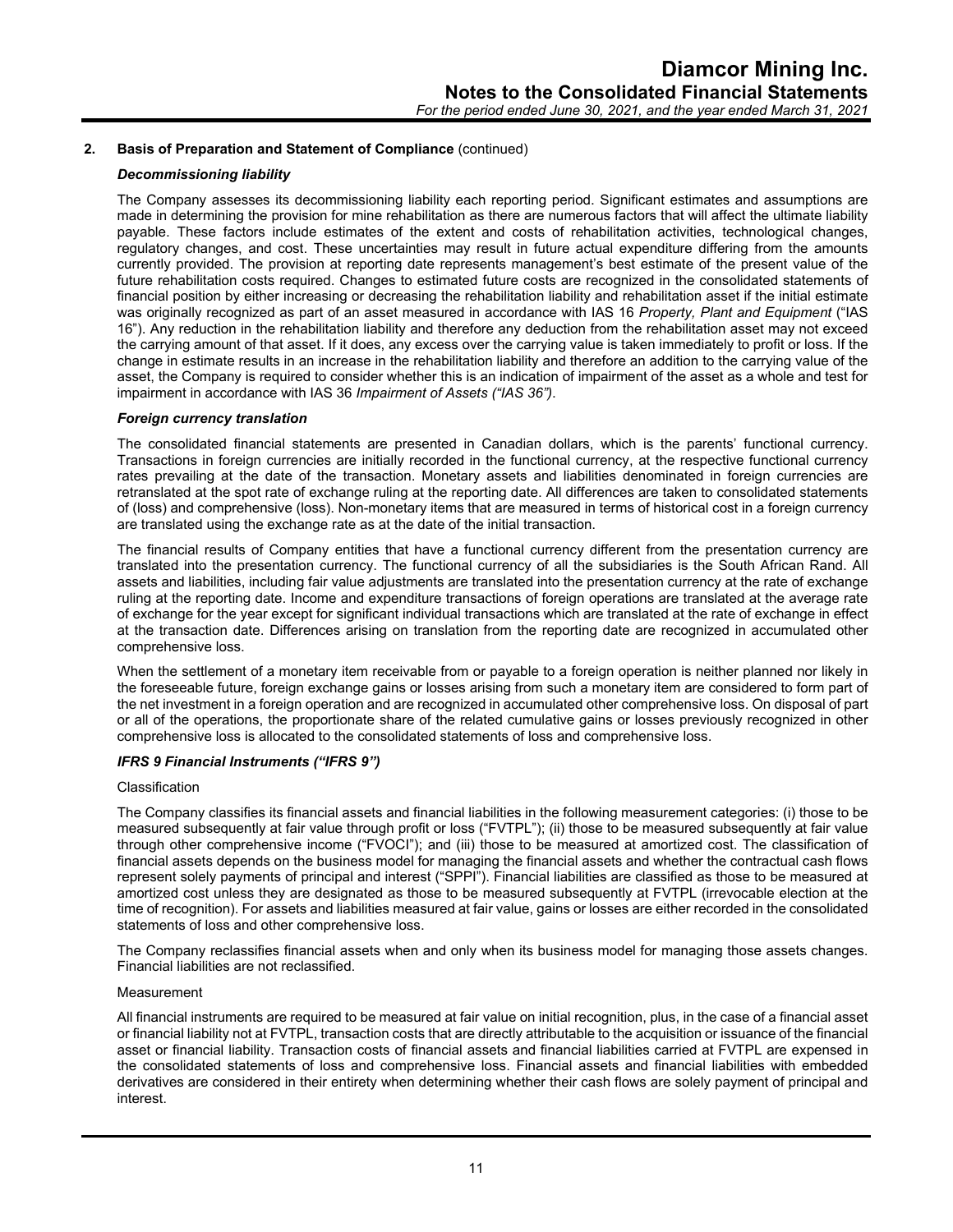*For the period ended June 30, 2021, and the year ended March 31, 2021*

## **2. Basis of Preparation and Statement of Compliance** (continued)

Financial assets that are held within a business model whose objective is to collect the contractual cash flows, and that have contractual cash flows that are solely payments of principal and interest on the principal outstanding are generally measured at amortized cost at the end of the subsequent accounting periods. All other financial assets including equity investments are measured at their fair values at the end of subsequent accounting periods, with any changes taken through profit or loss or other comprehensive income (irrevocable election at the time of recognition). For financial liabilities measured subsequently at FVTPL, changes in fair value due to credit risk are recorded in other comprehensive income.

| Financial instrument                                               | Classification under IFRS 9    |
|--------------------------------------------------------------------|--------------------------------|
| Financial asset:                                                   |                                |
| Cash, restricted cash, and cash equivalents<br>Accounts receivable | <b>FVTPL</b><br>Amortized cost |
| Financial liabilities:                                             |                                |
| Accounts payable                                                   | Amortized cost                 |
| Long term debt                                                     | Amortized cost                 |
| Due to Nozala Investments                                          | Amortized cost                 |

#### Impairment

IFRS 9 introduced a new model for the measurement of impairment of financial assets based on expected credit losses ("ECL"). The Company accounts receivable are subject to the ECL model under IFRS 9. For accounts receivable, the Company applies the simplified approach to providing for expected losses, which requires the use of the lifetime expected loss provision for all accounts receivable. In estimating the expected lifetime expected loss provision, the Company considers historical Company and industry default rates as well as credit ratings of major customers. As all the Company's accounts receivables which the Company measures at amortized cost are short term (i.e., less than 12 months) and the Company's credit rating and risk management policies are in place, the change to a forward-looking ECL approach did not have a material impact on the amounts recognized in the consolidated financial statements.

#### *Equity instruments*

An equity instrument is any contract that evidences a residual interest in the assets of an entity after deducting all its liabilities. Equity instruments issued by the Company are recorded at the proceeds received, net of direct issue costs.

#### *Taxation*

#### *Income taxes*

Income tax expense comprises current income tax and deferred tax. Income tax is recognized in the consolidated statements of loss and comprehensive loss, except to the extent it relates to items recognized in other comprehensive loss or directly in equity.

#### *Current income tax*

Current income tax expense is based on the results for the period as adjusted for items that are not taxable or not deductible. Current income tax is calculated using tax rates and laws that were enacted or substantively enacted at the end of the reporting period. Management periodically evaluates positions taken in tax returns with respect to situations in which applicable tax regulation is subject to interpretation. Provisions are established where appropriate on the basis of amounts expected to be paid to the tax authorities.

## *Deferred tax*

Deferred tax is recognized, using the liability method, on temporary differences arising between the tax bases of assets and liabilities and their carrying amounts in the consolidated statements of financial position. Deferred tax is calculated using tax rates and laws that have been enacted or substantively enacted at the end of the reporting period, and which are expected to apply when the related deferred tax asset is realized, or the deferred tax liability is settled.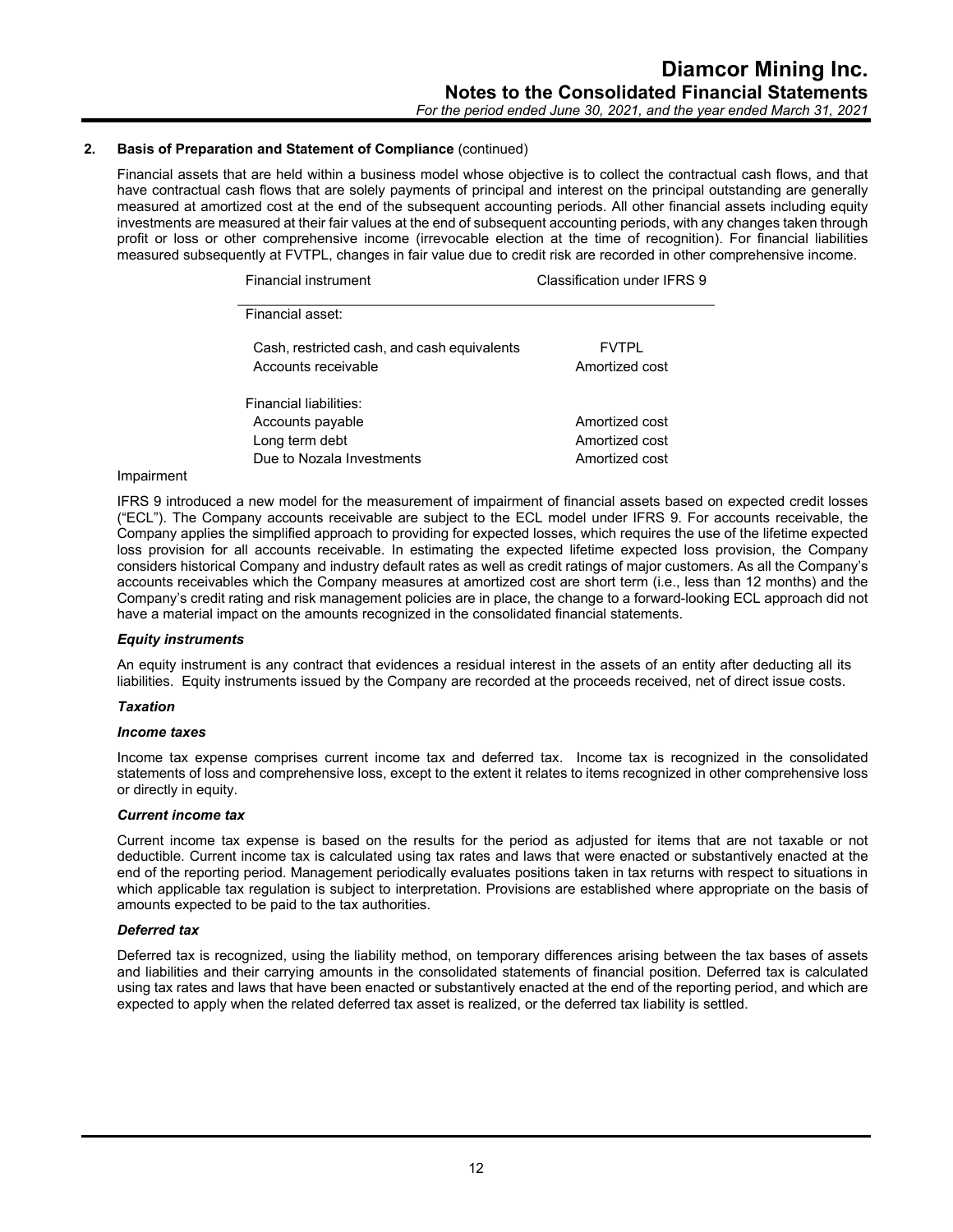#### *Deferred tax liabilities:*

- are generally recognized for all taxable temporary differences;
- are recognized for taxable temporary differences arising on investments in subsidiaries except where the reversal of the temporary difference can be controlled, and it is probable that the difference will not reverse in the foreseeable future; and,
- are not recognized on temporary differences that arise from goodwill which is not deductible for tax purposes.

## *Deferred tax assets:*

- are recognized to the extent it is probable that taxable profits will be available against which the deductible temporary differences can be utilized; and,
- are reviewed at the end of the reporting period and reduced to the extent that it is no longer probable that sufficient taxable profits will be available to allow all or part of the asset to be recovered.

## *Non-controlling interest*

Non-controlling interest in the Company less than wholly owned subsidiaries are classified as a separate component of equity. On initial recognition, non-controlling interests are measured at their proportionate share of the acquisition date fair value of identifiable net assets of the related subsidiary acquired by the Company. Subsequent to the acquisition date, adjustments are made to the carrying amount of non-controlling interests for the non-controlling interests' share of the changes to the subsidiary's equity. Adjustments to recognize the non-controlling interests' share of changes to the subsidiary's equity are made even if this results in the non-controlling interest having a deficit balance.

#### *Revenue recognition*

IFRS 15 sets out a five-step model for revenue recognition. The core principle is that revenue should be recognized to depict the transfer of control of goods and services to customers in an amount that reflects the consideration that the Company expects to be entitled for those goods and services.

The Company principally generates revenue from the sale of diamonds (the "Product") pursuant to contractual arrangements with its customers. This revenue is recognized when control or title of the Product is transferred from the Company and collection is reasonably assured in accordance with specified contract terms. All revenue is generally earned at a point in time and is based on the consideration that the Company expects to receive for the transfer of the Product to the customer.

Revenue is measured based on the consideration specified in a contract with its customers. Payment terms with customers are generally 30 days from the date of the invoice. The Company does not have any sales contracts where the period between the transfer of the Product to the customer and payment by the customer exceeds one year. As a result, the Company does not adjust its revenue transactions for the time value of money.

All trade accounts receivable were generated from contracts with customers.

#### *Share-based compensation*

The Company uses the fair value method of accounting for all share-based compensation, including options granted under the Company's incentive stock option plan. Compensation expense for options granted is determined based on the estimated fair values of the stock options at the time of grants and the fair value of stock options is determined on their grant date using a Black-Scholes valuation model, the cost of which is recognized over the vesting periods of the respective options. When option awards vest in instalments over the vesting period, each instalment is accounted for as a separate arrangement. Forfeitures are estimated throughout the vesting period based on experience and future expectations and adjusted upon actual option vesting.

Share-based compensation expense is recorded as a charge to operations with a corresponding credit to contributed surplus. Consideration paid for shares on the exercise of options is credited to share capital, amounts previously allocated to contributed surplus are also credited to share capital. If vested options expire, previously recognized compensation expense associated with such stock options is not reversed.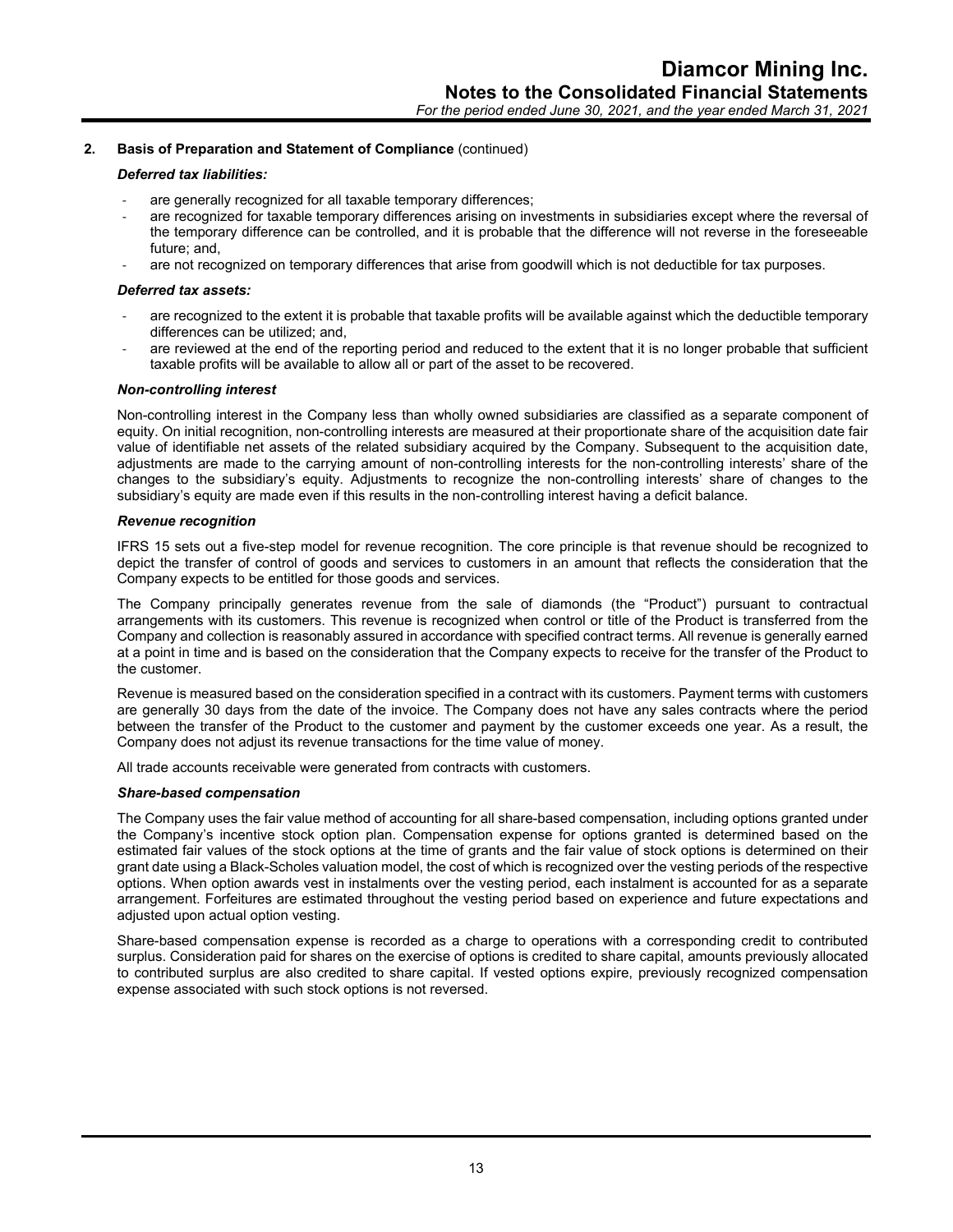The Company has adopted the pro-rata basis method for the measurement of shares and warrants issued as private placement units. The pro-rata basis method requires that gross proceeds and related share issuance costs be allocated to the common shares and the warrants based on the relative fair value of the component. The fair value of the common share is based on the closing price on the closing date of the transaction and the fair value of the warrant is determined using the Black-Scholes Option Pricing Model. The fair value attributed to the warrant is recorded as warrant equity. If the warrant is exercised, the value attributed to the warrant is transferred to share capital. If the warrant expires unexercised, the value is reclassified to contributed surplus within equity. Warrants, issued as part of private placement units, that have their term of expiries extended, are not subsequently revalued. The Company may modify the terms of warrants originally granted. When modifications exist, the Company will maintain the original fair value of the warrant.

#### *Loss per share*

Basic loss per share is calculated by dividing the loss attributable to ordinary equity holders after adjusting for noncontrolling interests (the numerator) by the weighted average number of ordinary shares outstanding (the denominator) during the period. The denominator (number of units) is calculated by adjusting the shares in issue at the beginning of the period by the number of shares bought back or issued during the period, multiplied by a time-weighting factor.

Diluted loss per share is calculated by adjusting the loss and number of shares for the effects of dilutive options, warrants, convertible debentures and other dilutive potential units. The effects of anti-dilutive potential units are ignored in calculating diluted loss per share. All stock options and warrants are considered anti-dilutive when the Company is in a net loss position.

|                                   | Property, Plant<br>and Equipment | Motor<br>Vehicles | Office<br>Equipment | Computers | Leaseholds | Total      |
|-----------------------------------|----------------------------------|-------------------|---------------------|-----------|------------|------------|
| Cost                              |                                  | \$                | \$                  | \$        | \$         | \$         |
| Balance, March 31, 2020           | 12,704,324                       | 117,699           | 85,312              | 72,482    | 33,090     | 13,012,907 |
| Additions                         | 136,260                          |                   |                     |           |            | 136,260    |
| Decommissioning liability         |                                  |                   | 393                 |           |            | 393        |
| Translation adjustments           | 895,707                          | 8,298             | 3,781               | 915       |            | 908,701    |
| Balance, March 31, 2021           | 13,736,291                       | 125,997           | 89,486              | 73,397    | 33,090     | 14,058,261 |
| Decommissioning liability         | 7,859                            |                   |                     |           |            | 7,859      |
| Translation adjustments           | 251,569                          | 2,308             | 1,059               | 254       |            | 255,190    |
| <b>Balance, June 30, 2021</b>     | 13,995,719                       | 128,305           | 90,545              | 73,651    | 33,090     | 14,321,310 |
| <b>Accumulated Depreciation</b>   |                                  |                   |                     |           |            |            |
| Balance, March 31, 2020           | 5,241,419                        | 111,814           | 62,819              | 62,585    | 33,090     | 5,511,727  |
| Depreciation                      | 835,452                          |                   | 3,096               | 1,985     |            | 840,533    |
| Translation adjustments           | 412,221                          | 7,883             | 2,435               | 460       |            | 422,999    |
| Balance, March 31, 2021           | 6,489,092                        | 119,697           | 68,350              | 65,030    | 33,090     | 6,775,259  |
| Depreciation                      | 249,061                          |                   | 876                 | 894       |            | 250,831    |
| Translation adjustments           | 118,128                          | 2,192             | 689                 | 129       |            | 121,138    |
| <b>Balance, June 30, 2021</b>     | 6,856,281                        | 121,889           | 69,915              | 66,053    | 33,090     | 7,147,228  |
| Net book value, March 31,<br>2021 | 7,247,199                        | 6,300             | 21,136              | 8,367     |            | 7,283,002  |
| Net book value, June 30, 2021     | 7,139,438                        | 6,416             | 20,630              | 7,598     | ۰.         | 7,174,082  |

#### **3. Property, Plant and Equipment**

\$3,526,974 (March 31, 2021 - \$3,455,825) is included in the carrying amount of Property, Plant and Equipment for mines under construction. This amount is not subject to depletion as of June 30, 2021.

As a result of negative cash-flow from operations, the Company tested its CGU for impairment at June 30, 2021. The recoverable amount of the CGU was based on their estimated value in use using a pre-tax discount rate of 15%. The estimated cash flows were based on 4-year cash-flow forecast. As of June 30, 2021, the property, plant, and equipment were not impaired.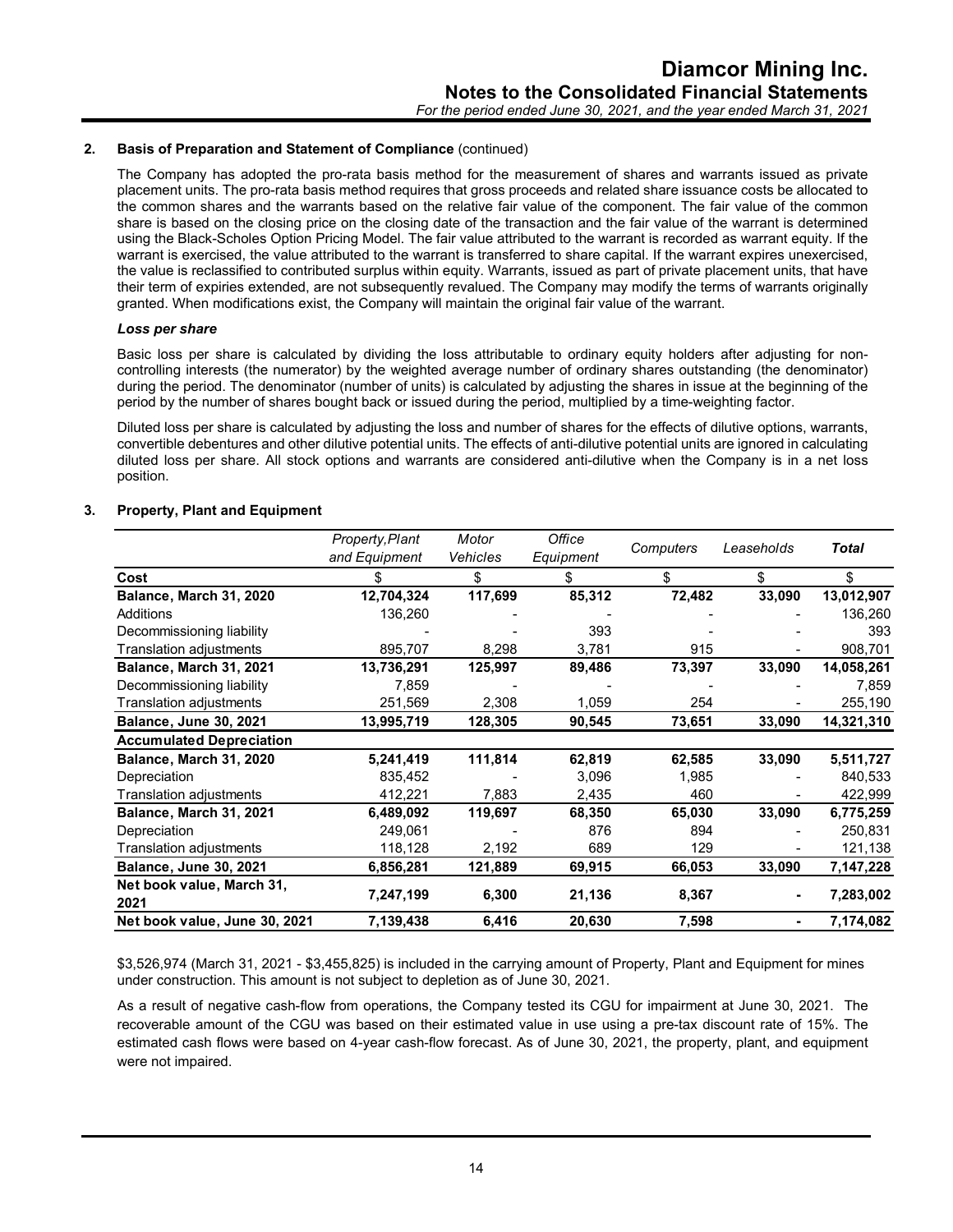## **4. Long-Term Debt, Short-Term Debt and Due to Nozala Investments**

## *Long-term debt*

Long-term debt consists of the following:

|                                       | <b>Maturity Date</b> |     | June 30, 2021 | March 31, 2021  |
|---------------------------------------|----------------------|-----|---------------|-----------------|
| Term loan $2(a)(c)$                   | June 20, 2019        | -\$ | 2,975,313     | \$<br>2.910.017 |
| Convertible debenture 2 (b) (c)       | June 20, 2019        |     | 1,983,982     | 1,940,442       |
| Caterpillar Financial Services (d)    | May and June, 2023   |     | 2.049.187     | 2,341,937       |
| Convertible debt (1) (f)              | October 21, 2022     |     | 801,352       | 871.491         |
| Convertible debt (2) (f)              | December 21, 2022    |     | 1.408.301     | 1,519,880       |
| Convertible debt (3) (f)              | January 11, 2023     |     | 358.999       | 367,379         |
| Canada Emergency Business Account (e) | December 31, 2022    |     | 40.000        | 40,000          |
| Less: current portion due in one year |                      |     | (5,709,968)   | (5,821,954)     |
| Long-term portion                     |                      |     | 3,907,166     | 4,169,192       |

- a) Term loan 2 was issued in November 2012, bears interest at an annual fixed rate of 9% and had a 5-year term with payments expected to start in January 2014. On February 4, 2014, December 31, 2014, and again in January 2016, the Company and Tiffany & Co. agreed to defer any payments on the \$2,400,000 term loan until July 2016. This loan is secured by a promissory note. Principal and interest was payable monthly at \$104,059 in accordance with a 36 month amortization schedule. The Company has the right to repay the outstanding principal and any accrued and unpaid interest under this loan at any time without notice or penalty. In February 2017, the Company and Tiffany & Co. agreed to a payment deferral until June 2017 at which time the outstanding payments were made, and scheduled payments recommenced. In September 2017, the Company and Tiffany & Co. informally agreed to suspend and accrue the ongoing payments to allow the Company to conserve operating capital in the short-term. The recommencement of payments is targeted by the Company for calendar 2022. During the period ended June 30, 2021, the Company incurred \$65,296 of interest expense on this loan (\$247,807 – March 31, 2021).
- b) Convertible debenture 2 was issued in November 2012, bears interest at an annual fixed rate of 9% and had a 5-year term. On February 4, 2014, December 1, 2014, and again in January 2016 the Company and Tiffany & Co. agreed to defer any payments on the \$1,600,000 convertible debenture until July 2016. The Company was required to make blended monthly payments of \$69,372 commencing in July 2016. The principal amount and accrued interest are convertible by the holder into common voting shares of the Company at \$1.60 per share. The value attributed to the equity conversion option was \$nil. The Company has the right to repay the outstanding principal and any accrued and unpaid interest, without penalty, on not less than 30 days' notice and subject to the conversion rights contained in the convertible debenture. In February 2017, the Company and Tiffany & Co. agreed to a payment deferral until June 2017 at which time the outstanding payments were made, and scheduled payments recommenced. In September 2017, the Company and Tiffany & Co. informally agreed to suspend and accrue the ongoing payments to allow the Company to conserve operating capital in the short-term. The recommencement of payments is targeted by the Company for calendar 2022. During the period ended June 30, 2021, the Company incurred \$43,540 of interest expense on this loan. (\$165,241 – March 31, 2021)
- c) Term loan 2 and convertible debenture 2 are secured by a general security agreement which states the loans are secured by 100% of the general assets of the Company.
- d) Caterpillar loans were issued in February and March 2020, bear an interest of South African Prime plus 2.5% and had a 36-month term. As a result of COVID-19 the payments and terms were suspended, payments resumed in January 2021 with interest only payments in January and February 2021. Blended payments resumed in March 2021.
- e) Canada Emergency Business Account was issued April 17, 2020, and December 16, 2020, The loan bears no interest until December 31, 2022. Up to 25% of the loan may be eligible for forgiveness.
- f) The Company closed \$3,376,171 in three tranches of a private placement of 10% convertible notes during the year ended March 31, 2021. As these debt instruments are compound financial instruments the gross proceeds were allocated between their liability and equity components on initial recognition using the residual method. Management has determined that the convertible notes meet the fixed for fixed criteria under IAS 32, "Financial instruments".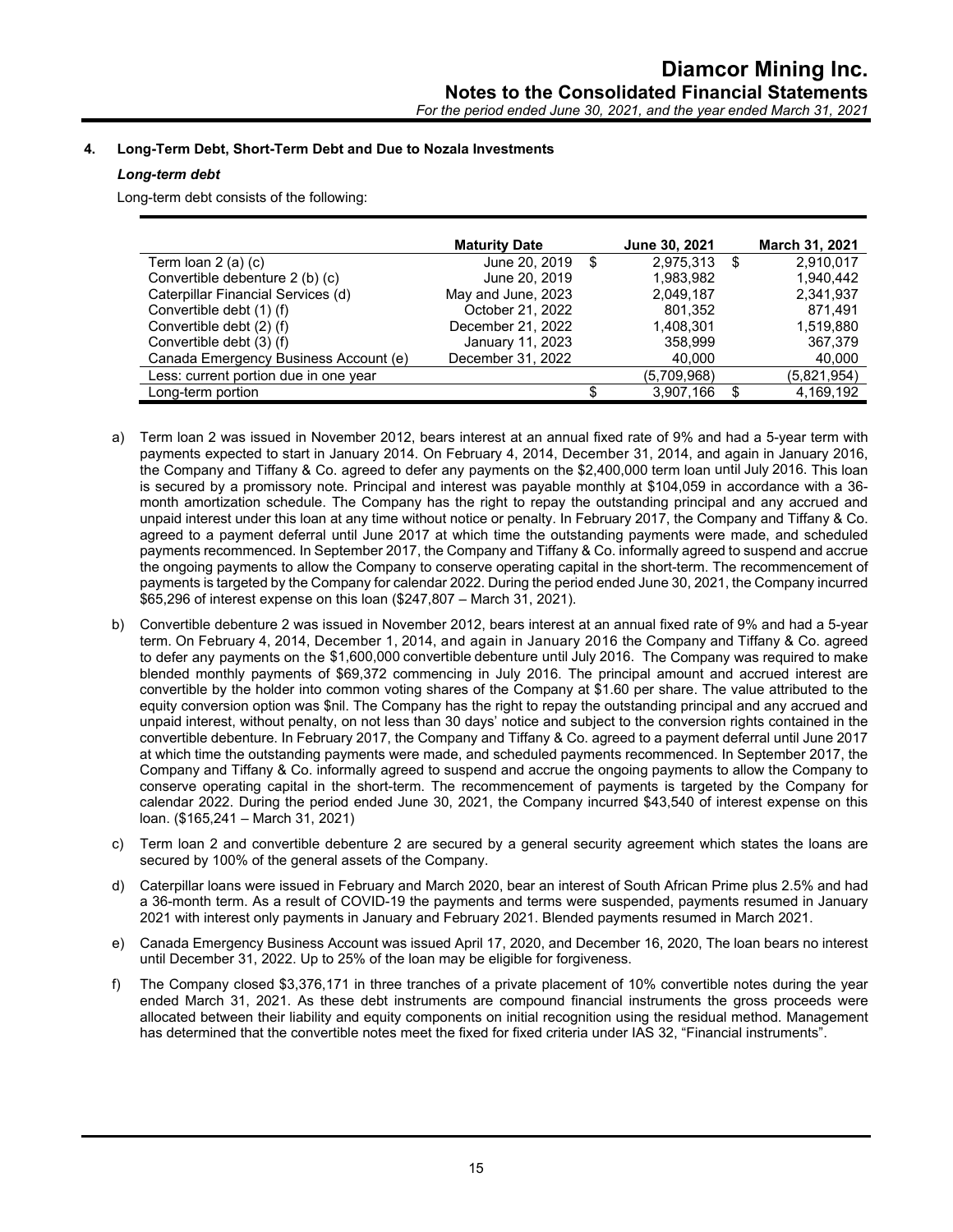## **4. Long-Term Debt, Short-Term Debt and Due to Nozala Investments** (continued)

Each of the convertible promissory notes have a term of two (2) years from the closing date and bears interest at the rate of 10% per annum. During the first year, interest will accrue and be payable at the one-year anniversary of the note. In the second year, interest will accrue and be payable semi-annually. No principal payments will be required until maturity. The principal amount of the notes will be convertible at the election of the noteholder into Common Shares of the Company at the rate of \$0.07 per share in the first year and at the rate of \$0.10 per share in the second year. Accrued and unpaid interest will be convertible at the election of the noteholder into Common Shares of the Company at the market price as of the date such accrued interest becomes payable.

In addition, the Company has issued 9,371,333 non-transferable share purchase warrants to the participating investors, with each share purchase warrant entitling the holder thereof to purchase one (1) Common Share at a price of \$0.15 for a period of two (2) years from the date of issuance.

Tranche 1 was closed on October 21, 2020, for gross proceeds of \$954,483 which resulted in the issuance of 2,727,136 share purchase warrants. Management calculated the fair value of the liability component as \$800,272 using a discount rate of 20% with the residual amount of \$154,228, net of deferred tax of \$41,642 being allocated as \$89,929 to warrants and \$22,658 to the conversion feature, which has been recorded as contributed surplus.

Tranche 2 closed on December 21, 2020, for gross proceeds of \$2,001,708. As part of tranche 2, a total of \$1,416,112 of principal and accrued interest related to the short-term debt which matured on June 20, 2019, were converted into convertible notes and \$375,062 of accounts payable were converted into convertible notes. A total of 5,444,197 share purchase warrants were issued. The extinguishment of the old debt and recognition of the new debt resulted in a loss of \$806,081 which was calculated as the difference between the fair values of the existing debt and new debt and equity components issued. The fair value of the liability component was calculated as \$1,678,271 using a discount rate of 20%. The warrant fair value of \$220,596 was calculated based on a Black-Scholes pricing model with the following assumptions: zero dividend yield, expected volatility of 121% and a risk-free rate of 0.2%. The conversion feature fair value of \$908,920 was calculated using Crank-Nicolson scheme. Income tax impact from warrants and conversion feature was \$15,581 and \$71,746.

Tranche 3 closed on January 11, 2021, for gross proceeds of \$419,980 which resulted in the issuance of 1,200,0000 share purchase warrants. Management calculated the fair value of the liability component as \$352,136 using a discount rate of 20% with the residual amount of \$67,863, net of deferred tax of \$18,323, being allocated as \$46,647 to warrants and \$2,893 to the conversion feature, which has been recorded in contributed surplus.

|                            | Liability |                          | Contributed              |            |
|----------------------------|-----------|--------------------------|--------------------------|------------|
|                            | component | Warrant                  | surplus                  | Total      |
| Balance, beginning of year | 2.758.750 | 341.591                  | 728.318                  | 3,828,659  |
| Accretion                  | 127.093   | $\overline{\phantom{a}}$ | $\overline{\phantom{a}}$ | 127.093    |
| Converted to common shares | (317.191) | $\overline{\phantom{a}}$ | (76.580)                 | (393, 771) |
| Balance, end of period     | 2.568.652 | 341.591                  | 651.738                  | 3,561,981  |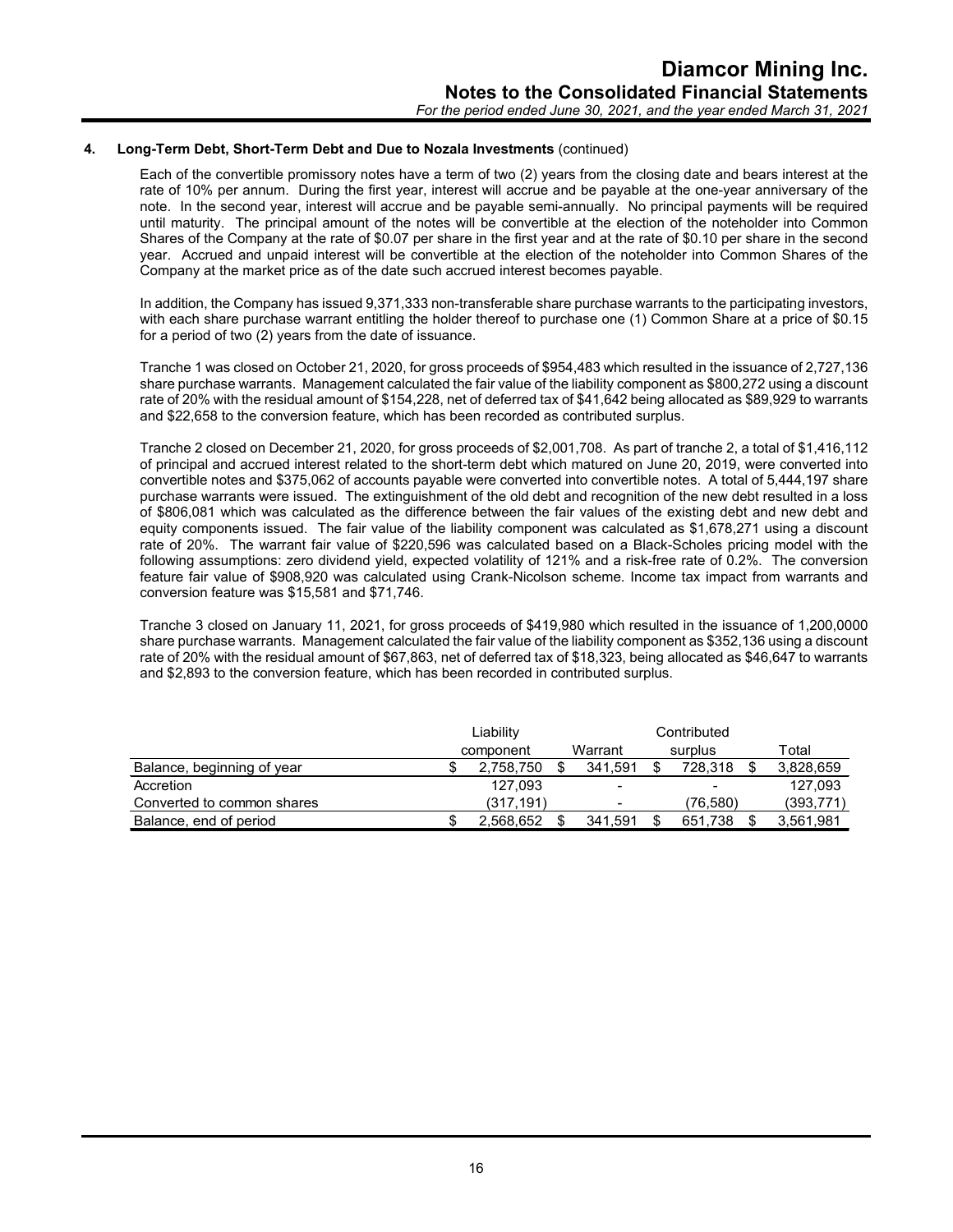## **4. Long-Term Debt, Short-Term Debt and Due to Nozala Investments** (continued)

## *Short-term debt*

The short-term debt of \$36,122 carries a fixed interest rate of 7% and has no fixed maturity date.

|                                          | June 30, 2021 | March 31, 2021 |
|------------------------------------------|---------------|----------------|
| Short term debt, beginning of the year   | \$147,870     | \$1,482,494    |
| Interest on short term debt              | 1,182         | 87,380         |
| Accretion on short term debt             |               | 55,156         |
| Paid                                     | (112,930)     | (61,048)       |
| Conversion to long term convertible note |               | (1,416,112)    |
| Short term debt, end of period           | \$36,122      | \$147,870      |

## *Due to Nozala Investments*

The amount due to Nozala Investments (a related party, which owns a 30% equity interest in DMI Minerals South Africa (Pty) Ltd.) of \$2,004,913 (March 31, 2021 - \$1,920,443) carries a floating interest rate (South African prime plus 3%), unsecured, currently has no set terms of repayment and is not expected to be repaid in the following fiscal year. The loan amount received is principally being used for the ongoing operations of DMI Minerals South Africa (Pty) Ltd., including the purchase of certain mineral rights and assets from De Beers Consolidated Mines Limited. The loan is denominated in South African Rand and no payments were made in the period ended June 30, 2021, or the year ended March 31, 2021. The loan is subordinated and ranks behind the claims of all external creditors of DMI Minerals South Africa (Pty) Ltd, until the fair value of its assets exceeds its liabilities.

## **5. Decommissioning Liability**

The total decommissioning liability was based on the Company's estimated costs to reclaim and abandon the mines and facilities. The Company has estimated the costs related to the decommissioning liability based on the South African Department of Mineral Resources estimate of required decommissioning costs, adjusted for inflation. The Company has estimated the net present value of the decommissioning obligation to be \$607,504 based on an undiscounted total future liability of \$735,809. The decommissioning liability was based on using a South African inflation rate of 5.00%. The longterm portion of the liability was discounted using a South African risk-free rate of 5.25%. For March 31, 2021, the Company has estimated the net present value of the decommissioning obligation to be \$578,008 based on an undiscounted total future liability of \$718,258. The decommissioning liability was based on using a South African inflation rate of 3.10%.

These costs are expected to be incurred in approximately 3 years.

The continuity of the decommissioning liability as at June 30, 2021:

|                                    |   | June 30, 2021 | <b>March 31, 2021</b> |
|------------------------------------|---|---------------|-----------------------|
| Balance, beginning of year         | S | 578,008       | \$<br>375.481         |
| Change in estimate                 |   | 7.859         | 136,260               |
| Accretion recorded during the year |   | 11.083        | 37,859                |
| Translation adjustment             |   | 10.554        | 28,408                |
|                                    |   | 607,504       | 578,008               |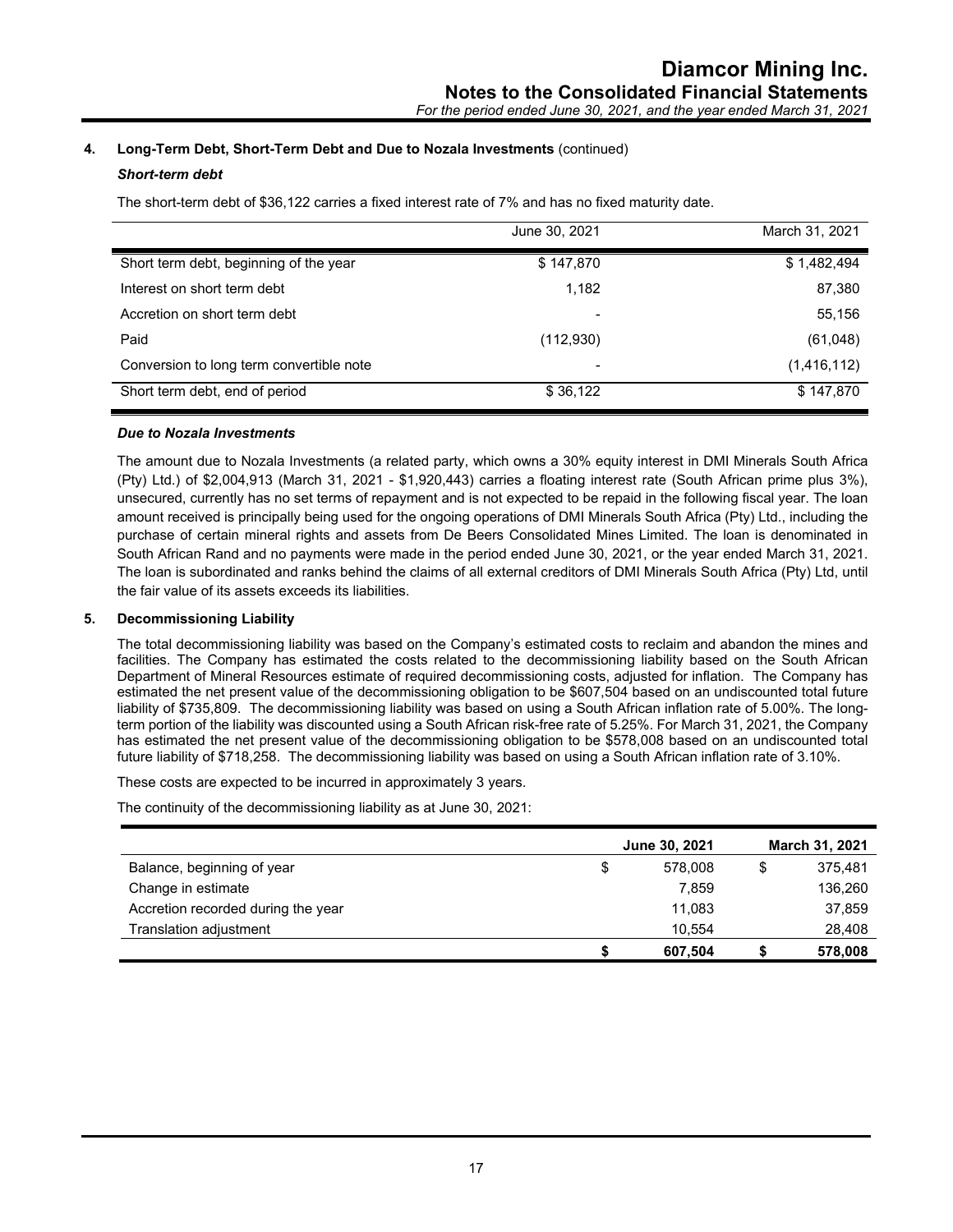*For the period ended June 30, 2021, and the year ended March 31, 2021*

## **6. Share Capital**

|                                              | Number of shares | Amount            |
|----------------------------------------------|------------------|-------------------|
| Authorized:                                  |                  |                   |
| Unlimited common voting shares, no par value |                  |                   |
| Issued:                                      |                  |                   |
| Balance, March 31, 2020                      | 65,311,488       | 34,195,377<br>S.  |
| Convertible note (a)                         | 4,071,428        | 240.105           |
| Exercise of convertible notes (Note 4)       |                  | 134,407           |
| Balance, March 31, 2021                      | 69,382,916       | 34,569,889<br>\$. |
| Convertible note (b)                         | 3,908,840        | 317.191           |
| Exercise of convertible notes (Note 4)       |                  | 76,580            |
| Balance, June 30, 2021                       | 73,291,756       | 34,963,660        |

The weighted average number of shares outstanding for the period was 70,795,840 (March 31, 2021 – 66,197,789). Loss per share is calculated as the net loss attributable to the equity holders of the parent divided by the weighted average of shares outstanding at the end of the year.

a) 4,071,428 shares were issued at a price of \$0.07 from the exercise of convertible debt (Note 4)

b) 3,908,840 shares were issued at a price of \$0.07 from the exercise of convertible debt (Note 4)

#### *Warrants*

The following table summarizes the activity with respect to warrants issued, exercised, and expired during the year:

|                                |            | June 30, 2021         |               | March 31, 2021        |
|--------------------------------|------------|-----------------------|---------------|-----------------------|
|                                |            | Weighted              |               | Weighted              |
|                                | Number of  | Average               | Number of     | Average               |
|                                | Warrants   | <b>Exercise Price</b> | Warrants      | <b>Exercise Price</b> |
| Outstanding, beginning of year | 14.008.259 | \$0.30                | 7.935.104     | \$0.75                |
| Warrants expired               | 5.194      | \$0.60                | (3,298,178)   | \$0.98                |
| Warrants issued                |            |                       | 9,371,333     | \$0.15                |
| Outstanding, end of period     | 14,003,065 | \$0.24                | 14.008.259    | \$0.30                |
| Exercisable, end of period     | 14,003,065 | \$0.24                | 14.008.259    | \$0.30                |
|                                |            |                       | June 30, 2021 | March 31, 20210       |
| Balance, beginning of year     |            |                       | \$<br>766,846 | \$<br>958.759         |
| Warrants expired               |            |                       | (556)         | (533,504)             |
| Warrants issued (Note 4)       |            |                       |               | 341,591               |
| Balance, end of period         |            |                       | 766.290       | 766.846               |

There were nil warrants issued in the period ended June 30, 2021. (March 31, 2021 – 9,371,333). The warrant valuation for March 31, 2021, was calculated using the Black-Scholes pricing model with the following assumptions: zero dividend yield, expected volatility of 75% and 112% and risk-free rate of 0.19% to 0.23%. Warrant pricing models require the input of highly subjective assumptions including the expected price volatility. Changes in the subjective input assumptions can materially affect the fair value estimated, and therefore the existing models do not necessarily provide a reliable single measure of the fair value of the Company's warrants. The warrants issued in the year ended March 31, 2021, are exercisable for a period of two years from the date of issue.

The Company may modify the terms of warrants originally granted. When modifications exist, the Company will maintain the original fair value of the warrant.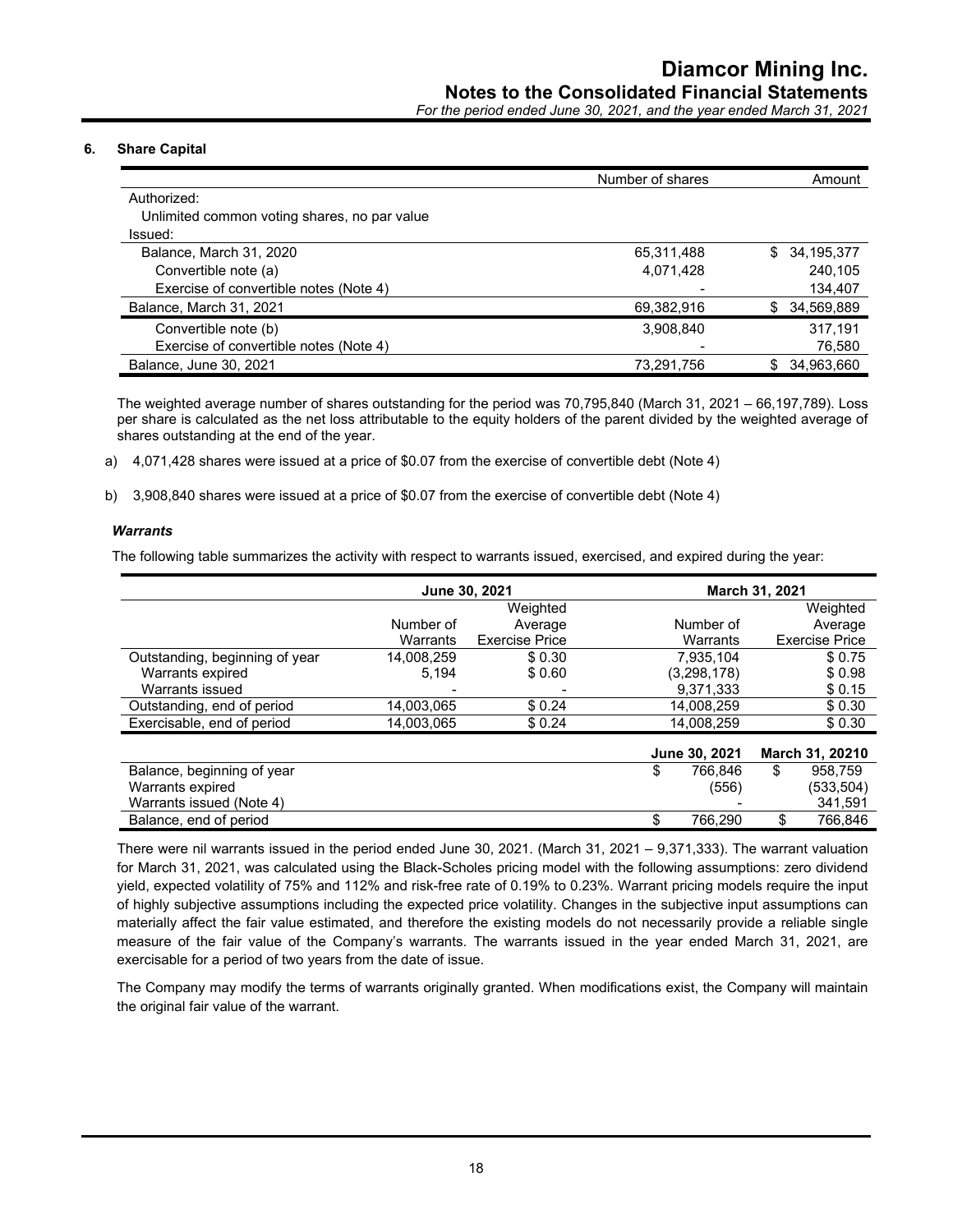## **6.** Share Capital (continued)

|                       | Weighted average |                   |
|-----------------------|------------------|-------------------|
| <b>Exercise Price</b> | remaining life   | Expiry date       |
| \$0.30                | 0.97             | June 20, 2022     |
| \$0.60                | 1.16             | August 29, 2022   |
| \$0.60                | 0.16             | August 29,2021    |
| \$ 0.15               | 1.31             | October 21, 2022  |
| \$0.15                | 1.48             | December 21, 2022 |
| \$0.15                | 1.53             | January 11, 2023  |
| \$0.24                |                  |                   |
|                       |                  |                   |

The following warrants were outstanding at June 30, 2021:

#### **S***tock options*

The Company amended a formal stock option plan on December 18, 2018 and follows the TSX Venture Exchange (the "Exchange") policy under which it is authorized to grant options to Directors, employees and consultants to acquire up to 12,777,177 of its issued and outstanding common shares. Under the policy, the exercise price of each option is equal to the market price of the Company's stock, less applicable discounts permitted by the Exchange, as calculated on the date of grant. The options can be granted for a maximum term of 5 years.

The following table summarizes the activity with respect to options granted and exercised during the year:

|                                | June 30, 2021           |                       |               | <b>March 31, 2021</b>   |
|--------------------------------|-------------------------|-----------------------|---------------|-------------------------|
|                                | <b>Weighted Average</b> |                       | Number of     | <b>Weighted Average</b> |
|                                | Number of options       | <b>Exercise Price</b> | Options       | <b>Exercise Price</b>   |
| Outstanding, beginning of year | 9.900.000               | \$0.11                | 12,750,000    | \$0.31                  |
| Options expired                |                         |                       | (3, 150, 000) | \$0.92                  |
| Options issued                 | 300,000                 | 0.11                  | 300,000       | \$0.15                  |
| Outstanding, end of period     | 10,200,000              | \$0.11                | 9.900.000     | \$0.11                  |
| Exercisable, end of period     | 9.975.000               | \$0.11                | 9.600.000     | \$0.11                  |

The following stock options were outstanding at June 30, 2021:

| Number of options outstanding        |                | Weighted average |                  |
|--------------------------------------|----------------|------------------|------------------|
| and exercisable                      | Exercise Price | remaining life   | Expiry date      |
| 6.500.000                            | \$0.11         | 3.31             | October 21, 2024 |
| 3.100.000                            | \$0.11         | 3.55             | November 4, 2024 |
| 300,000                              | \$0.15         | 2.84             | February 1, 2024 |
| 300,000                              | \$0.11         | 4.87             | May12, 2026      |
| Outstanding end of period 10,200,000 |                |                  |                  |
| Exercisable end of period 9,975,000  |                |                  |                  |

The following stock options were outstanding at March 31, 2021:

| Number of options outstanding     |                | Weighted average |                  |
|-----------------------------------|----------------|------------------|------------------|
| and exercisable                   | Exercise Price | remaining life   | Expiry date      |
| 6.500.000                         | \$0.11         | 3.31             | October 21, 2024 |
| 3,100,000                         | \$0.11         | 3.55             | November 4, 2024 |
| 300.000                           | \$0.15         | 2.84             | February 1, 2024 |
| Outstanding end of year 9,900,000 |                |                  |                  |
| Exercisable end of year 9,600,000 |                |                  |                  |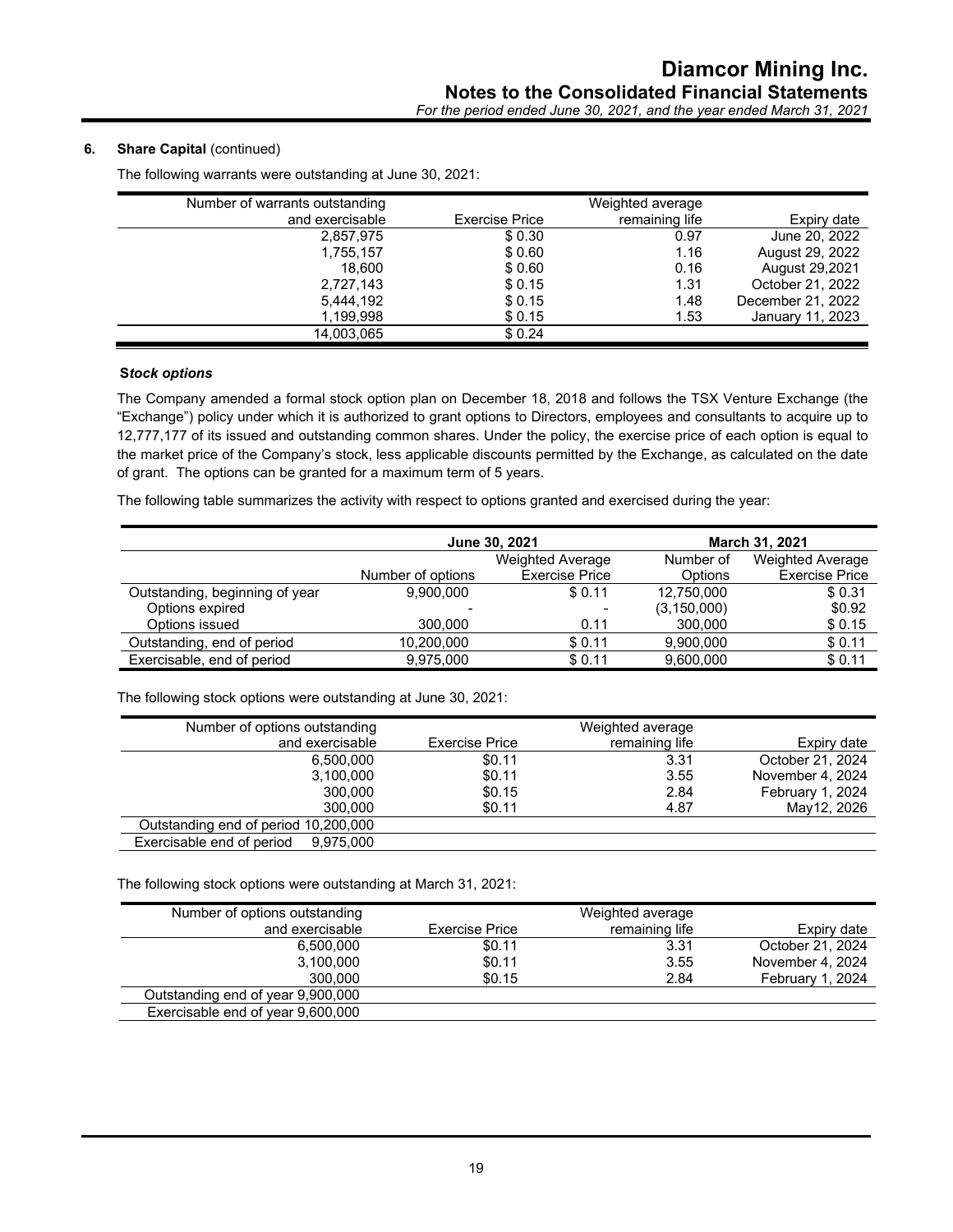## **6.** Share Capital (continued)

#### *Share-based compensation*

There were 300,000 options issued by the Company in the period ended June 30, 2021 (March 31, 2021 – 300,000). The option valuation in the period ended June 30, 2021, was calculated using the Black-Scholes pricing model with the following assumptions: zero dividend yield, expected volatility of 93% and risk-free rate of 0.79%. The option valuation in the year ended March 31, 2021, was calculated using the Black-Scholes pricing model with the following assumptions: zero dividend yield, expected volatility 191% and risk-free rate of 0.14%. Option pricing models require the input of highly subjective assumptions including the expected price volatility. Changes in the subjective input assumptions can materially affect the fair value estimated, and therefore the existing models do not necessarily provide a reliable single measure of the fair value of the Company's stock options.

#### **7. Contributed Surplus**

| Balance, March 31, 2020               | 13,390,142 |
|---------------------------------------|------------|
| Expiry of warrants (note 6)           | 533,504    |
| Issuance of options (note 6)          | 17.223     |
| Exercise of convertible note (Note 4) | (134, 407) |
| Conversion option (Note 4)            | 862.726    |
| Balance, March 31, 2021               | 14,669,188 |
| Expiry of warrants (note 6)           | 556        |
| Issuance of options (note 6)          | 20.715     |
| Exercise of convertible note (Note 4) | (76,580)   |
| <b>Balance, June 30, 2021</b>         | 14,613,879 |

#### **8. Related Party Transactions**

The Company paid or accrued the following to Directors, Officers, and to companies controlled by Directors of the Company:

|                         | June 30, 2021 | 2021<br>March 31. |
|-------------------------|---------------|-------------------|
| Salaries and consulting | \$268.500     | \$336,450         |
| Directors' fees         | 18.000        | 76.000            |
|                         |               |                   |

As at June 30, 2021, the Company owed \$340,870 of payables and expenses (March 31, 2021 - \$82,781) to Directors of the Company and companies controlled by a Director, amounts are included in accounts payable.

#### **Segmented Information**

The Company's primary business is the exploration and development of diamond properties in Africa so there is only one reportable operating segment. The reportable segments are those operations whose operating results are reviewed by the chief operating decision makers to make decisions about resources to be allocated to the segment and assess its performance provided those operations pass certain quantitative thresholds. Operations whose revenues, earnings or losses, or assets exceed 10% of the total consolidated revenue, earnings or losses, or assets are reportable segments. To determine reportable segments, management reviewed various factors, including geographical locations and managerial structure.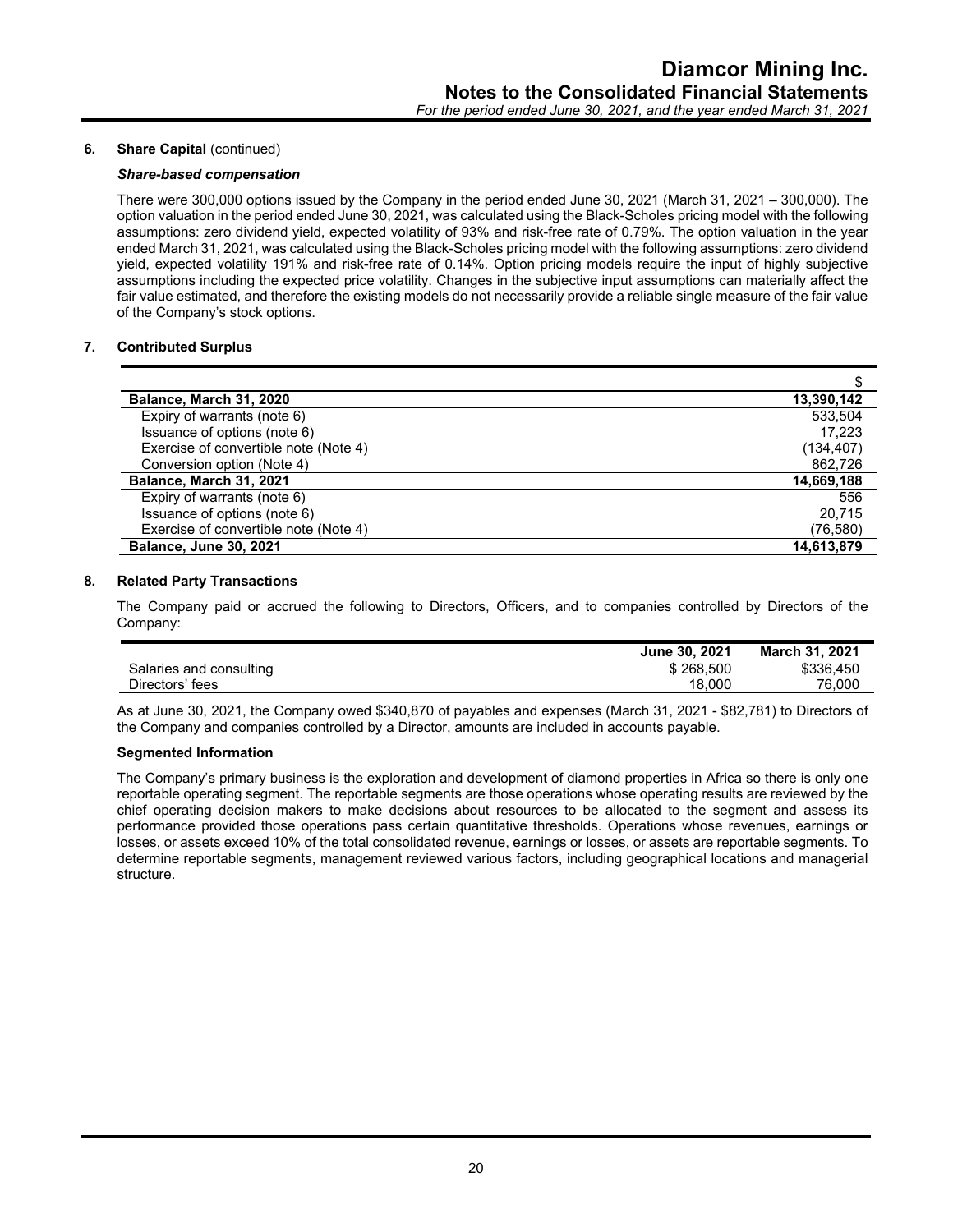## **9. Segmented Information** (continued)

Details of identifiable assets by geographic segments are as follows:

|                | Total Assets | Property,<br>Plant and<br>Equipment | Cash and<br>Equivalents and<br><b>Restricted Cash</b> | <b>Other Assets</b> |
|----------------|--------------|-------------------------------------|-------------------------------------------------------|---------------------|
| June 30, 2021  |              |                                     |                                                       |                     |
| Canada         | \$<br>19.943 | \$<br>1.767                         | \$<br>12.815                                          | \$<br>5,361         |
| South Africa   | 8,853,061    | 7,172,315                           | 946.654                                               | 734,092             |
|                | 8,873,004    | \$<br>7,174,082                     | 959,469                                               | 739,453             |
| March 31, 2021 |              |                                     |                                                       |                     |
| Canada         | \$<br>22,582 | \$<br>2.723                         | \$<br>14.991                                          | \$<br>4,868         |
| South Africa   | 9,127,069    | 7,280,279                           | 908,651                                               | 938,139             |
|                | 9,149,651    | 7,283,002                           | 923,642                                               | 913.007             |

#### **10. Financial Instruments**

#### *Fair values*

IFRS defines fair value as the price that would be received to dispose of an asset or paid to transfer a liability in an orderly transaction between market participants at the measurement date. The Company classifies the fair value of the financial instruments according to the following hierarchy based on the number of observable inputs used to value the instrument.

- Level 1 Inputs to the valuation methodology are quoted prices for identical assets or liabilities in active markets.
- Level 2 Fair values of financial assets and liabilities in level 2 are based on inputs other than level 1. Inputs to the valuation methodology included quoted prices for identical assets or liabilities in active markets, and inputs that are observable for the asset or liability, either directly or indirectly, for substantially the full term of the financial instrument. Level 2 valuations are based on inputs, including quoted forward prices for commodities, time value and volatility factors, which can be substantially observed or corroborated in the marketplace.
- Level 3 Inputs to the valuation methodology are not based on observable market data.

The Company's financial instruments consist of cash and cash equivalents, restricted cash, accounts receivable, accounts payable, short-term debt, amounts due to Nozala Investments and long-term debt. The fair value of cash and cash equivalents and restricted cash, accounts receivable and accounts payable and short-term debt approximate their carrying values due to the short-term maturities of these items. The fair value of the Nozala Investments loan approximates the carrying value as the interest rate floats with prime. The fair value of the long-term debt approximates the carrying value as the interest rate is a market rate for similar instruments. The Company's cash and cash equivalents and restricted cash have been assessed on the fair value hierarchy described above and are classified as Level 1.

#### *Financial risks*

The Company's activities result in exposure to a variety of financial risks, including risks related to credit, market risk (currency fluctuation and interest rates) and liquidity risk.

a) Credit risk

The Company is exposed to credit risk only with respect to uncertainties as to timing and collectability of accounts receivable, cash and cash equivalents and restricted cash. The Company mitigates credit risk through standard credit and reference checks. There are no material financial assets that the Company considers past due. The Company currently holds the majority of its cash and cash equivalents and restricted cash in large financial institutions in Canada and South Africa and does not expect any significant risk associated with those deposits. The accounts receivable includes sales taxes refundable due from the Government of South Africa and Canada of \$39,606 (March 31, 2021 - \$134,244) as well as trade receivables of \$72,617 (March 31, 2021 - \$51,989). The Company does not foresee any significant risk in the collection of these accounts receivable.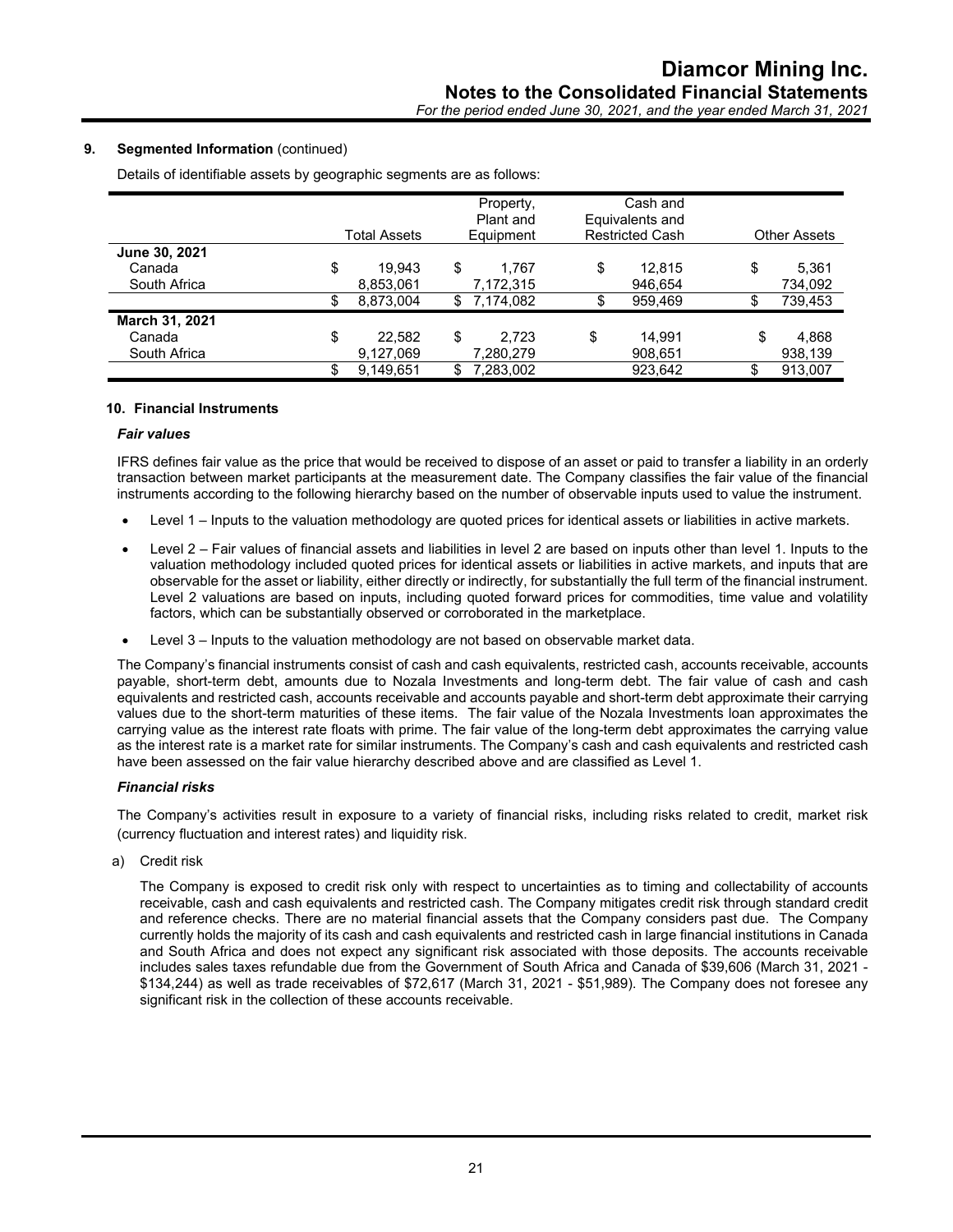*For the period ended June 30, 2021, and the year ended March 31, 2021*

## **10. Financial Instruments** (continued)

The trade accounts receivable aging amounts are as follows:

|              | June 30, 2021            | <b>March 31, 2021</b> |
|--------------|--------------------------|-----------------------|
| $0-30$ days  | \$72,617                 | \$51,989              |
| 31-90 days   | $\overline{\phantom{0}}$ |                       |
| $120 + days$ | $\,$                     | $\,$                  |
| <b>Total</b> | \$72.617                 | \$51,989              |

The maximum exposure to credit risk for the Company as at the reporting date is the carrying value of cash and cash equivalents, restricted cash and trade receivables disclosed above.

#### b) Interest rate

The Company is not exposed to any material interest rate risk as the Company's long-term debt has a fixed rate of interest, except for the Nozala Investments loan and Caterpillar Financial (Note 4) which have a variable rate of interest of South African prime rate plus 3% and South African prime rate plus 2.5%, respectively, A one (1%) percent change in the South African prime rate would result in net loss increasing or decreasing by approximately \$15,000.

c) Foreign currency risk

The Company is exposed to financial risk arising from fluctuations in foreign exchange rates and the degree of volatility of these rates. The Company does not use derivative instruments to reduce its exposure to foreign currency risk.

The Company's subsidiaries in South Africa operate using principally the United States Dollar and the South African Rand and as such may be negatively affected by fluctuations in foreign exchange rates when translating from the currency of measurement of the Company's subsidiaries to the Company's reporting currency. The Company's monetary assets and liabilities denominated in South African Rand include:

|                                               | <b>June 30, 2021</b> | <b>March 31, 2021</b> |
|-----------------------------------------------|----------------------|-----------------------|
| Cash and cash equivalents and restricted cash | \$946.654            | \$908.651             |
| Accounts receivable                           | 184.687              | 181.366               |
| Accounts payable                              | 582.413              | 369.780               |
| Long-term debt                                | 4.054.100            | 4.262.380             |

A 5% change in the South African Rand would result in total net loss increasing or decreasing by approximately \$7,000.

d) Liquidity risk

Liquidity risk is the risk that the Company will not be able to meet its financial obligations when they fall due. The Company manages this risk through management of its cash flow from operations and its capital structure. Based on Management's and the Board of Directors' review of ongoing operations, the Company may revise timing of capital expenditures, bank loans, including project specific loans, or issue equity or a combination thereof.

The Company's current financial liabilities of \$6,914,551 are payable within one year. The Company enters contractual obligations in the normal course of business operations. Management believes the Company's requirements for capital expenditures, working capital and ongoing commitments (including long-term debt) can be financed from existing cash, issuing equity and debt, cash flow provided by operating activities, and by acquiring new project loans.

The table below summarizes the maturity profile of the Company's financial liabilities as at June 30, 2021 based on contractual undiscounted payments:

|                           | <b>Current</b>           | <b>Fiscal 2023</b> | <b>Fiscal 2024</b>       | Thereafter               |
|---------------------------|--------------------------|--------------------|--------------------------|--------------------------|
| Accounts payable          | \$1,168,461              |                    | $\blacksquare$           | $\overline{\phantom{0}}$ |
| Long-term debt            | 5.709.968                | 3,656,133          | 251.033                  | -                        |
| Short term debt           | 36.122                   |                    | $\overline{\phantom{0}}$ |                          |
| Due to Nozala investments | $\overline{\phantom{0}}$ | -                  | $\,$                     | 2.004.913                |
|                           | \$6.914.551              | 3.656.133          | \$251.033                | \$2,004,913              |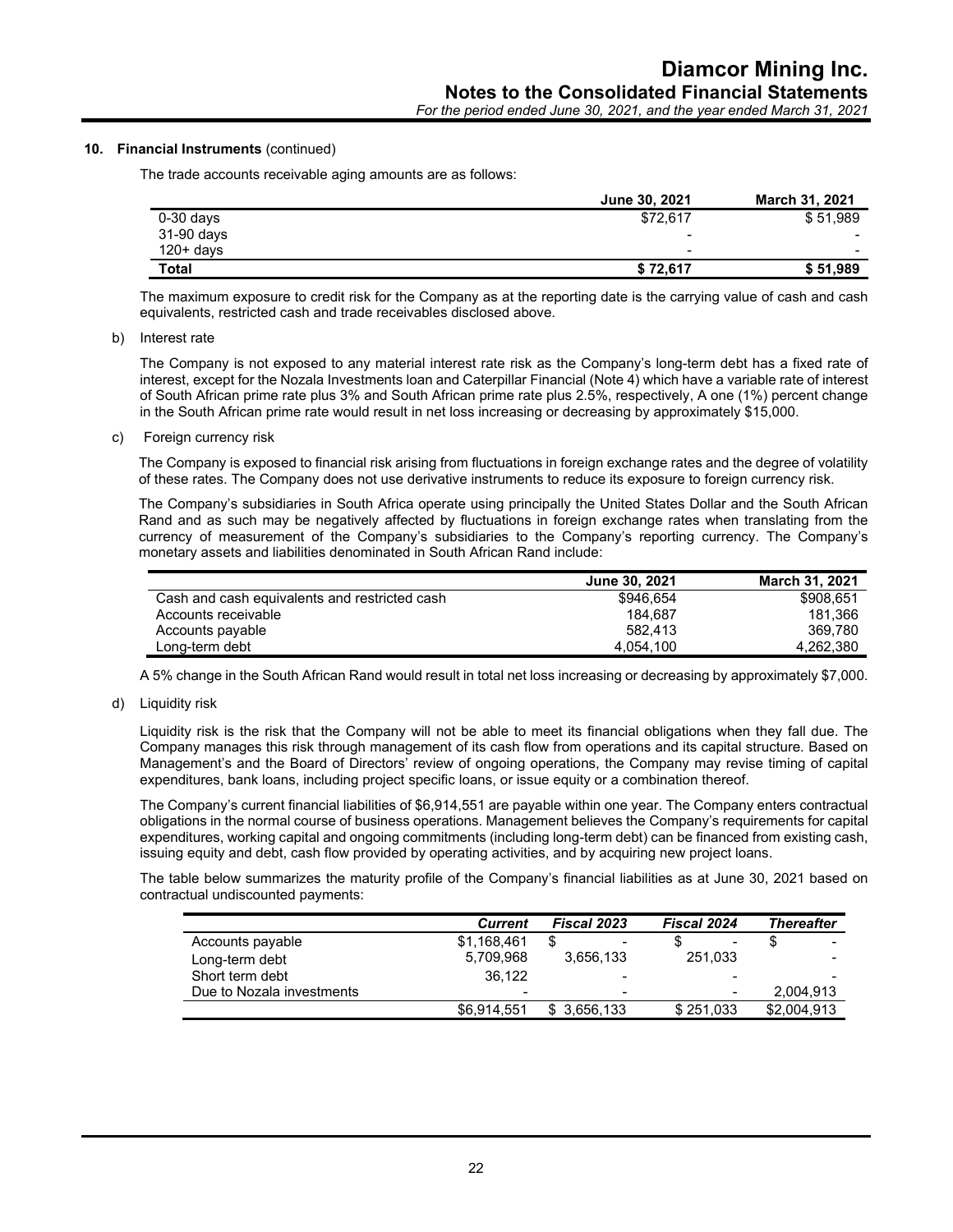#### **10. Financial Instruments** (continued)

e) Commodity price risk

Commodity price risk is the risk that the fair value or future cash flows will fluctuate because of changes in commodity prices. Commodity prices for diamonds are impacted by not only the relationship between the Canadian, United States Dollar and South African Rand, but also world economic events that dictate the levels of supply and demand. The Company is exposed to the risk of declining prices for diamonds resulting in a corresponding reduction in projected cash flow. Reduced cash flow may result in lower levels of capital being available for field activity, thus compromising the Company's capacity to grow production. The Company did not have any fixed price commodity price contracts in place as at or during the period ended June 30, 2021, and the year ended March 31, 2021. The Company's operational results and financial condition are largely dependent on the commodity price received for its diamond production. Diamond prices have fluctuated widely in recent years due to global and regional factors including supply and demand fundamentals, inventory levels, economic and geopolitical factors. A 5% change in the price of diamonds would result in total net loss increasing or decreasing by approximately \$73,000 for the period ended June 30, 2021.

#### **11. Capital Management**

The Company's objectives when managing capital are: (i) to maintain a strong capital structure, which optimizes the cost of capital at acceptable risk; and (ii) to maintain investor, creditor, and market confidence to sustain the future development of the business. The Company manages its capital structure and adjusts it considering changes in economic conditions and the risk characteristics of its underlying assets. The Company, from time-to-time, may adjust capital spending, issue new common shares, issue new debt or repay existing debt. The Company's capital is not subject to any restrictions.

The Company manages the following as capital:

|                                |    | June 30, 2021 | <b>March 31, 2021</b> |
|--------------------------------|----|---------------|-----------------------|
| Working capital (a)            | S  | (184, 377)    | 416,173               |
| Long-term debt (b)             | \$ | 11,622,047    | 11,911,589            |
| Shareholders' (deficit) equity | \$ | (7,725,581)   | (4, 285, 407)         |

a) Working capital is calculated based on current assets less current liabilities excluding the current portion of Long term debt.

b) Includes the current portion of Long-term debt

#### **12. Commitments**

The Company has a commitment to month-to-month lease office space at a rate of \$3,609 per month (March 31, 2021 - \$3,609). The minimum lease payments under this lease are \$43,308 per year (March 31, 2021 - \$43,308).

#### **13. Accounts Payable**

Trade and other payables consist of the following components:

|                     | June 30, 2021 | March 31, 2021  |
|---------------------|---------------|-----------------|
| Trade payables      | \$1,101,056   | 560,863         |
| Taxes               | 57,838        | 75,234          |
| Salary and benefits | 9.567         | $\qquad \qquad$ |
|                     | \$1,168,461   | 636,097         |

Trade payables are non-interest bearing and are normally settled on 30-day terms.

#### **14. Restricted Cash**

These amounts are encumbered by a guarantee by Standard Bank of South Africa Limited for certain rehabilitation obligations and electrical guarantees. The encumbered amount as at June 30, 2021 was \$678,716 (March 31, 2021 - \$666,509).